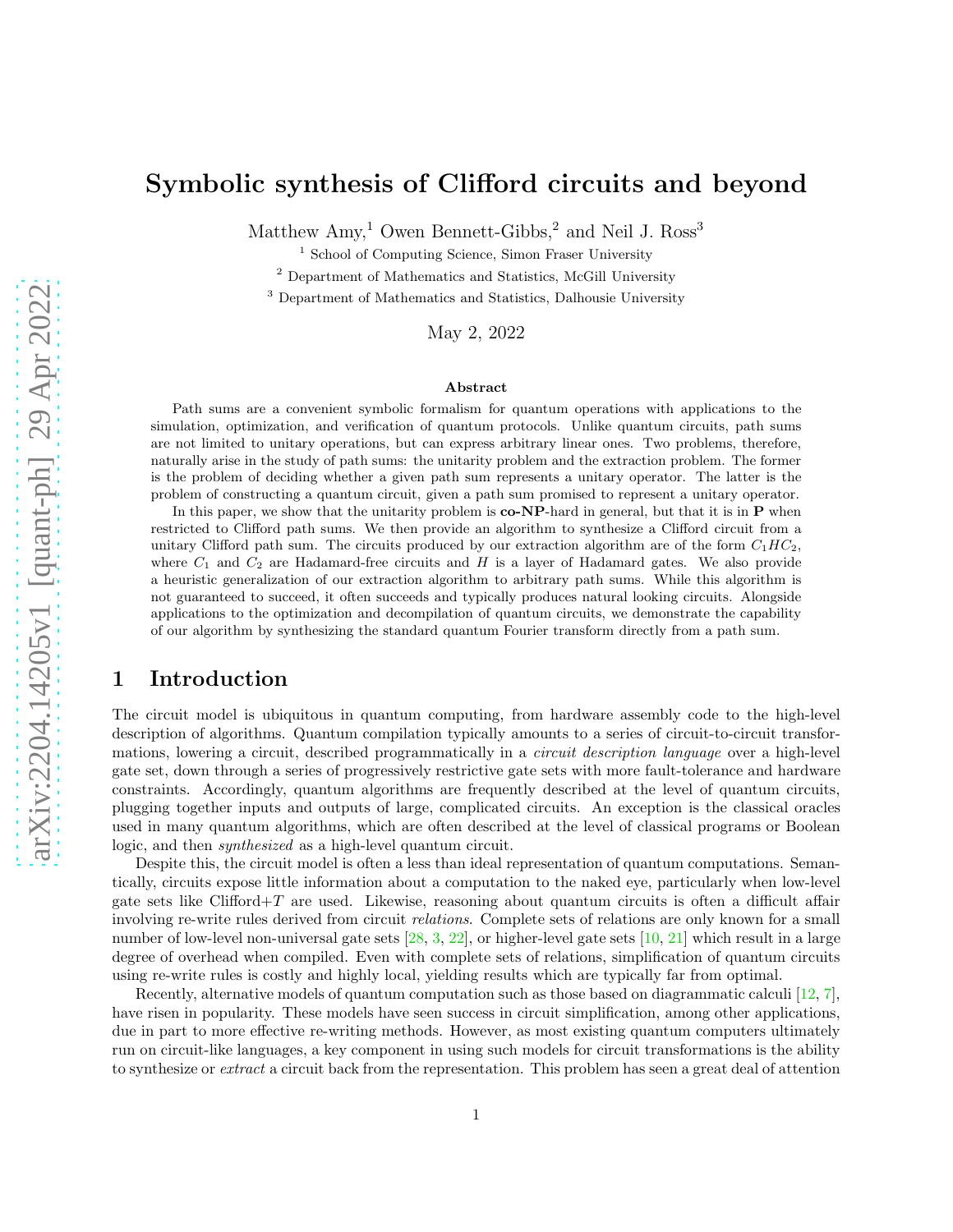recently in the context of graphical calculi, resulting in methods for the extraction of Clifford and Clifford+T circuits from ZX diagrams admitting a *generalized flow*  $[17, 8]$  $[17, 8]$  $[17, 8]$ , as well as theoretical results studying the hardness of this extraction problem [\[15\]](#page-12-6).

In this paper, we study the problem of synthesizing a unitary circuit given a symbolic expression of a linear operator as a sum-over-paths or path sum  $[2]$ . As any linear operator between  $2<sup>n</sup>$ -dimensional Hilbert spaces is representable in this form, we first consider the problem of deciding whether a path sum representations a unitary transformation and show that it is generically coNP-hard. Restricting to path sums representing Clifford operators we show that the unitarity problem is in P, and that a unitary circuit can be synthesized in time polynomial in the number of qubits. This extraction algorithm produces circuits of the form  $C_1HC_2$ , where  $C_1$  and  $C_2$  are Hadamard-free circuits decomposable as a product of s, x, Cz, and CNOT gates, and H is a layer of Hadamard gates. As a consequence we obtain a simple, constructive proof of the 7-stage Bruhat decomposition of the Clifford group [\[11,](#page-12-8) [23\]](#page-13-3).

For non-Clifford operations, we give a heuristic for the unitary synthesis of general sums. While our heuristic does not always produce a circuit even if the path sum represents a unitary operator, it succeeds often in practice and typically returns efficient, natural circuits. Alongside circuit optimization, this heuristic has applications to the *decompilation* of quantum circuits, whereby a circuit over a low-level gate set such as Clifford+T is re-written over a higher-level gate set such as multiply-controlled Toffoli gates. We further demonstrate the capability of our algorithm by synthesizing the typical quantum Fourier transform circuit directly from its specification as a sum-over-paths.

## <span id="page-1-1"></span>2 Path sums

We begin by briefly reviewing the theory of path sums  $[2, 31]$  $[2, 31]$  $[2, 31]$ . A path sum representation of a linear operator  $\Psi: \mathbb{C}^{2^m} \to \mathbb{C}^{2^n}$  is an expression for  $\Psi$  as a sum indexed by binary variables such as

<span id="page-1-0"></span>
$$
\Psi \left| \vec{x} \right\rangle = \mathcal{N} \sum_{\vec{y} \in \mathbb{Z}_2^k} e^{2\pi i P(\vec{x}, \vec{y})} \left| f(\vec{x}, \vec{y}) \right\rangle, \tag{1}
$$

where  $\mathcal{N} \in \mathbb{C} \setminus \{0\}$  is a normalization factor, and  $P: \mathbb{Z}_2^m \times \mathbb{Z}_2^k \to \mathbb{R}$  and  $f: \mathbb{Z}_2^m \times \mathbb{Z}_2^k \to \mathbb{Z}_2^n$  are real- and Boolean-valued multilinear polynomials, respectively. The path sum in [Equation \(1\)](#page-1-0) is said to be amplitudebalanced because the normalization factor  $\mathcal N$  is independent of  $\vec x$  and  $\vec y$ . We sometimes denote the path sum representation of an operator  $\Psi$  by  $|\Psi\rangle$ .

[Equation \(1\)](#page-1-0) provides a representation the operator  $\Psi$  in the sense that instantiating the binary variables  $\vec{x}$  and  $\vec{y}$  on both sides of the equality yields a true equation. For this reason, we think of a path sum as a symbolic description of the action of a linear operator on computational basis states.

Example 2.1. The phase gates s and T, as well as the Hadamard gate H, can be represented by path sums as follows, where  $\omega = e^{i\pi/4}$ :

- $s|x\rangle = i^x|x\rangle,$
- $\mathbf{T} |x\rangle = \omega^x |x\rangle$ , and
- H  $|x\rangle = \frac{1}{\sqrt{2}}$  $\frac{1}{2}\sum_{y}(-1)^{xy}|y\rangle.$

As path sums involve arithmetic and polynomials over Boolean variables in various rings, it is useful to recall that Boolean algebra can be embedded in any (unital) ring  $R$  using the *lifting* construction defined in [\[2,](#page-12-7) Lemma 7.1.6] and reproduced below.

$$
\overline{0} = 0_{\mathcal{R}}
$$
  
\n
$$
\overline{1} = 1_{\mathcal{R}}
$$
  
\n
$$
\overline{f \wedge g} = \overline{f} \cdot \overline{g}
$$
  
\n
$$
\overline{f \oplus g} = \overline{f} + \overline{g} - (2 \cdot \overline{f} \cdot \overline{g})
$$

Lifting allows one to use Boolean expressions of variables inside path sums coherently, leading to more natural expressions, as in the following example.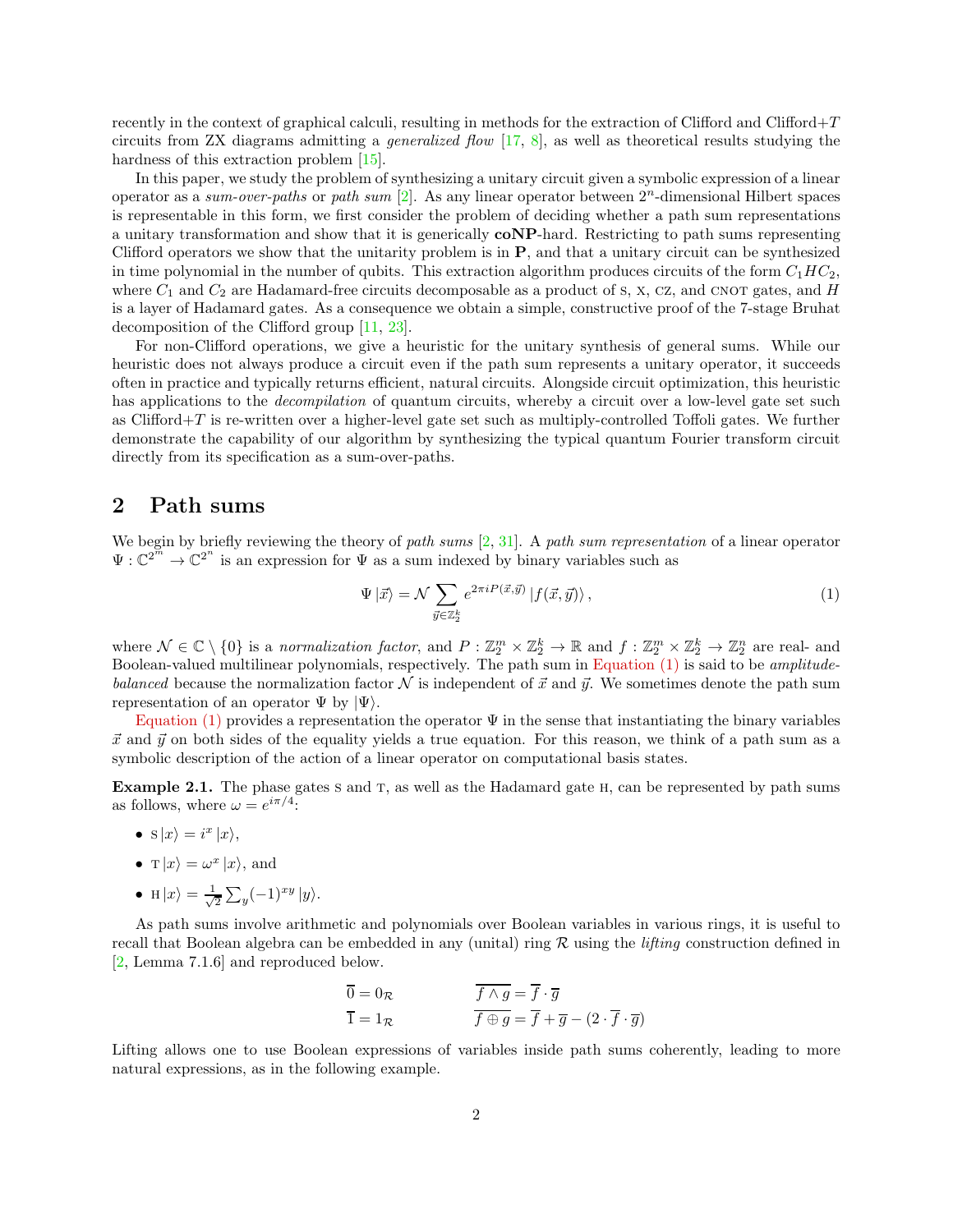**Example 2.2.** The gates CNOT and TOF admit the following path sum representations:

- CNOT  $|x_1x_2\rangle = |x_1\rangle |x_1 \oplus x_2\rangle$  and
- TOF  $|x_1x_2x_3\rangle = |x_1\rangle |x_2\rangle |x_1 \oplus (x_2 \cdot x_3)\rangle.$

The sum-over-paths representations of linear operators has been studied extensively in the context of quantum information [\[13,](#page-12-9) [9,](#page-12-10) [27,](#page-13-5) [24,](#page-13-6) [19,](#page-13-7) [14\]](#page-12-11). Recent work on the connection to graphical calculi [\[20,](#page-13-8) [31\]](#page-13-4) has shown that path sums form a universal model for linear operators over  $2<sup>n</sup>$ -dimensional Hilbert spaces through direct translations from universal graphical calculi such as the ZH-calculus [\[7\]](#page-12-3).

<span id="page-2-0"></span>**Proposition 2.3** (Unversality). Any linear operator  $\Psi : \mathbb{C}^{2^m} \to \mathbb{C}^{2^n}$  admits a representation as a path sum.

Example 2.4. Path sums can represent linear operators between spaces of different dimensions. The operators  $\eta: \mathbb{C} \to \mathbb{C}^2 \otimes \mathbb{C}^2$  and  $\varepsilon: \mathbb{C}^2 \otimes \mathbb{C}^2 \to \mathbb{C}$ , which act, respectively, as the unit and counit in the category FdHilb [\[31\]](#page-13-4), can be written as the following path sums:

- $\eta \mid \rangle = \sum_{y} |yy\rangle$  and
- $\varepsilon |x_1 x_2\rangle = \frac{1}{2} \sum_y (-1)^{y(x_1+x_2)} |\rangle.$

When a path sum represents a row or column vector as above, we drop any empty  $\vert$ . A path sum with a single output dimension, representing a  $\mathbb{C}$ -valued linear map, is said to be *dimensionless*.

In contrast to graphical calculi, which have a *compositional* structure, path sums are effectively *qlobal* expressions of a linear operator. In other words, the composition (sequential or parallel) of two linear operators is reified into an expression of the form of [Equation \(1\).](#page-1-0) This is accomplished through the substitution of free variables — variables that are not summed over, corresponding to inputs of the operator as elements of the computational basis. We denote the free variables of a path sum  $|\Psi\rangle$  by  $FV(|\Psi\rangle)$ . A path sum with free variables may be thought of as a symbolic state vector in indeterminates  $\vec{x} = F V(|\Psi\rangle)$ . Hence we use the notation  $|\Psi(\vec{x})\rangle$  to denote a path sum expression for the operator  $\Psi$  with free variables  $\vec{x}$ . We use  $|\Psi(x)\rangle$ to denote a path sum with a distinguished free variable x.

Through the lifting operation described above, we can define a notion of substitution for path sums with free variables. In particular, given a free variable x appearing in a path sum we may substitute x with any Boolean expression  $f$  in all relevant contexts (the phase or the state).

**Definition 2.5** (Substitution). Let  $|\Psi(x)\rangle$  be a path sum with free variable x and let f be a Boolean expression. Then the *substitution* of x with f is denoted  $|\Psi(f)|$ .

Reasoning with local binders and free variables in the path sums requires care to avoid variable capture. For instance, let  $|\Psi(x)\rangle = \sum_{y}|x\rangle$ . It can be observed that  $|\Psi(x)\rangle$  represents the linear operator  $\Psi = 2I$ . However, if x is substituted with the free variable y, the  $\sum_{y}$  captures y, giving the path sum  $|\Psi(y)\rangle = \sum_{y} |y\rangle$ , representing the vector  $|0\rangle + |1\rangle$ . We assume that substitution is capture-avoiding unless otherwise noted.

A variable may also be bound by summing over its possible values. A bound variable may be locally viewed as a free variable by pulling the summation outside of an expression. Indeed, if  $|\Psi(x)\rangle$  is a path sum with free variable x, then  $\sum_x |\Psi(x)\rangle$  is a path sum with free variables  $FV(|\Psi\rangle) \setminus \{x\}$ . We sometimes refer to bound variables as path variables.

**Example 2.6.** Recall that the Hadamard gate can be represented as  $H|x\rangle = \frac{1}{\sqrt{x}}$  $\frac{1}{2} \sum_{y} (-1)^{xy} |y\rangle$ . Alternatively, the Hadamard gate can also be written as  $H|x\rangle = \sum_y |\Psi(x, y)\rangle$  where  $|\Psi(x, y)\rangle = \frac{1}{\sqrt{2\pi}}$  $\frac{1}{2}(-1)^{xy}|y\rangle$  is a path sum in the free variables  $x$  and  $y$ .

By [Proposition 2.3,](#page-2-0) any linear operator admits a path sum representation. In particular, the composition or tensor product of any two linear operators can also be represented as a path sum. The following proposition gives explicit expression for these constructions in the language of path sums.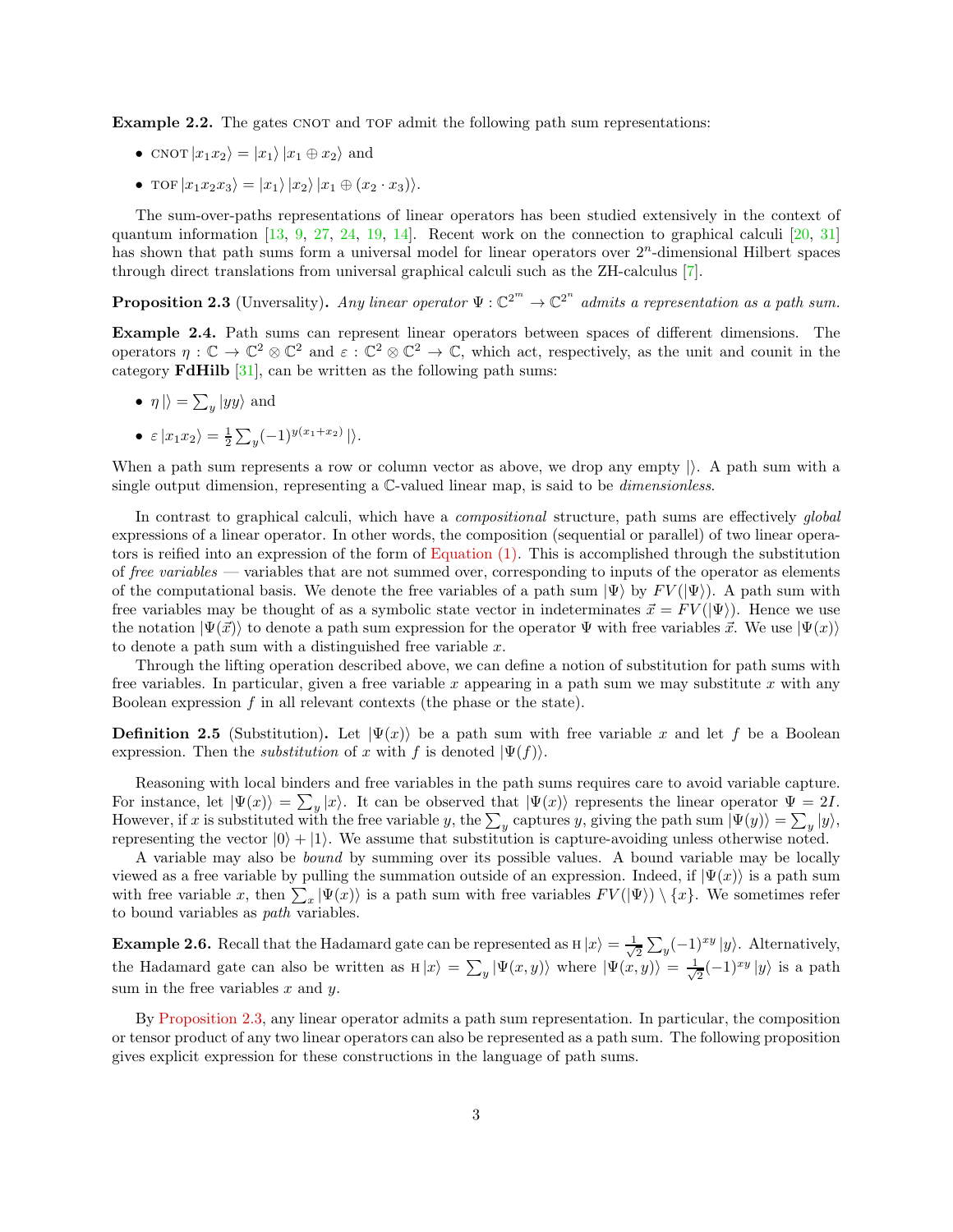**Proposition 2.7** (Parallel & Sequential composition). Let  $\Psi : \mathbb{C}^{2^m} \to \mathbb{C}^{2^n}$  and  $\Phi : \mathbb{C}^{2^s} \to \mathbb{C}^{2^t}$  be two  $\text{linear operators and let } \Psi | \vec{x} \rangle = \mathcal{N} \sum_{\vec{y} \in \mathbb{Z}_2^k} e^{2\pi i P(\vec{x}, \vec{y})} |f(\vec{x}, \vec{y})\rangle \text{ and } \Phi | \vec{w} \rangle = \mathcal{M} \sum_{\vec{z} \in \mathbb{Z}_2^l} e^{2\pi i Q(\vec{w}, \vec{z})} |g(\vec{w}, \vec{z})\rangle \text{ be }$ expressions of  $\Psi$  and  $\Phi$  as path sums. Then

$$
\Psi \otimes \Phi \left| \vec{x} \right\rangle \left| \vec{w} \right\rangle = \mathcal{N} \mathcal{M} \sum_{\vec{y} \in \mathbb{Z}_2^k} \sum_{\vec{z} \in \mathbb{Z}_2^l} e^{2\pi i [P(\vec{x}, \vec{y}) + Q(\vec{w}, \vec{z})]} \left| f(\vec{x}, \vec{y}) \right\rangle \otimes \left| g(\vec{w}, \vec{z}) \right\rangle
$$
  

$$
\Phi \circ \Psi \left| \vec{x} \right\rangle = \mathcal{N} \sum_{\vec{y} \in \mathbb{Z}_2^k} e^{2\pi i P(\vec{x}, \vec{y})} \left| \Phi(f(\vec{x}, \vec{y})) \right\rangle
$$

as path sums, where the latter is well-formed if and only if  $s = n$ .

The parallel and sequential composition of path sums provides a method to compute a symbolic expression for a circuit over a set of basic gates with known path sums. Moreover, for typical gate sets of interest, this representation has size polynomial in the size of the circuit. We give one such result below [\[2,](#page-12-7) Corollary 2.15] for the class of circuits which will be most relevant for the purposes of this paper.

**Proposition 2.8** (Efficiency for Clifford+T). Any circuit over Clifford+T gates of volume V can be expressed as a path sum which has size polynomial in  $V$  and can be computed in time polynomial in  $V$ .

**Equational reasoning** A major utility of the path sum representation  $[2]$  comes from the ability to perform equational reasoning. Complete equational theories of Clifford unitaries [\[2\]](#page-12-7) and more general stabilizer operations [\[31\]](#page-13-4) have previously been developed. We reformulate these theories here using locally free variables to simplify their presentation.

<span id="page-3-4"></span>**Proposition 2.9.** Let  $\Psi$  be a path sum such that  $y \notin FV(\Psi)$  and let f be a Boolean expression such that  $x, y \notin FV(f)$ . Then the following equations hold.

<span id="page-3-2"></span><span id="page-3-1"></span><span id="page-3-0"></span>
$$
\sum_{y} |\Psi\rangle = 2 |\Psi\rangle \tag{2}
$$

$$
\sum_{x,y} (-1)^{y(x+f)} \left| \Psi(x) \right\rangle = 2 \left| \Psi(f) \right\rangle \tag{3}
$$

$$
\sum_{y} i^{y} (-1)^{y} |\Psi\rangle = \omega \sqrt{2} (-i)^{f} |\Psi\rangle \tag{4}
$$

<span id="page-3-3"></span>
$$
\sum_{y} |\Psi(y)\rangle = \sum_{y} |\Psi(y+f)\rangle
$$
\n(5)

Equations  $(2)$ ,  $(3)$  and  $(4)$  are restatements of [\[2,](#page-12-7) Proposition 3.1]. [Equation \(5\)](#page-3-3) is a generalization of the (ket) rule given in  $[31,$  Figure 3 and can be derived from Equation  $(3)$  as follows:

$$
\sum_{y} |\Psi(y)\rangle = \sum_{y} \left[ \frac{1}{2} \sum_{x,z} (-1)^{z(x+(y+f))} |\Psi(y)\rangle \right]
$$
 By Equation (3) where  $x, z \notin FV(f) \cup FV(\Psi)$   
\n
$$
= \sum_{x} \left[ \frac{1}{2} \sum_{y,z} (-1)^{z(y+(x+f))} |\Psi(y)\rangle \right]
$$
Basic arithmetic  
\n
$$
= \sum_{x} |\Psi(x+f)\rangle
$$
 By Equation (3)  
\n
$$
= \sum_{y} |\Psi(y+f)\rangle
$$
 Since  $y \notin FV(f) \cup FV(\Psi)$ 

The first equality above uses the instance  $\sum_{x,z}(-1)^{z(x+f')}|\Psi(y)\rangle=2|\Psi(y)\rangle$  of [Equation \(3\),](#page-3-1) where  $f'=y+f$ and  $|\Psi(y)\rangle$  is viewed as a path sum with zero occurrences of the free variable x.

**Example 2.10.** Consider the dimensionless path sum  $\frac{1}{\sqrt{2}}$  $\frac{1}{2}\sum_{y} i^{y}$ . By [Equation \(4\)](#page-3-2) it follows that  $\frac{1}{\sqrt{2}}$  $\frac{1}{2}\sum_{y} i^y =$ ω. Hence, [Equation \(4\)](#page-3-2) symbolically encodes the fact that  $ω = \frac{1+i}{\sqrt{2}}$  $\frac{1}{2}$ .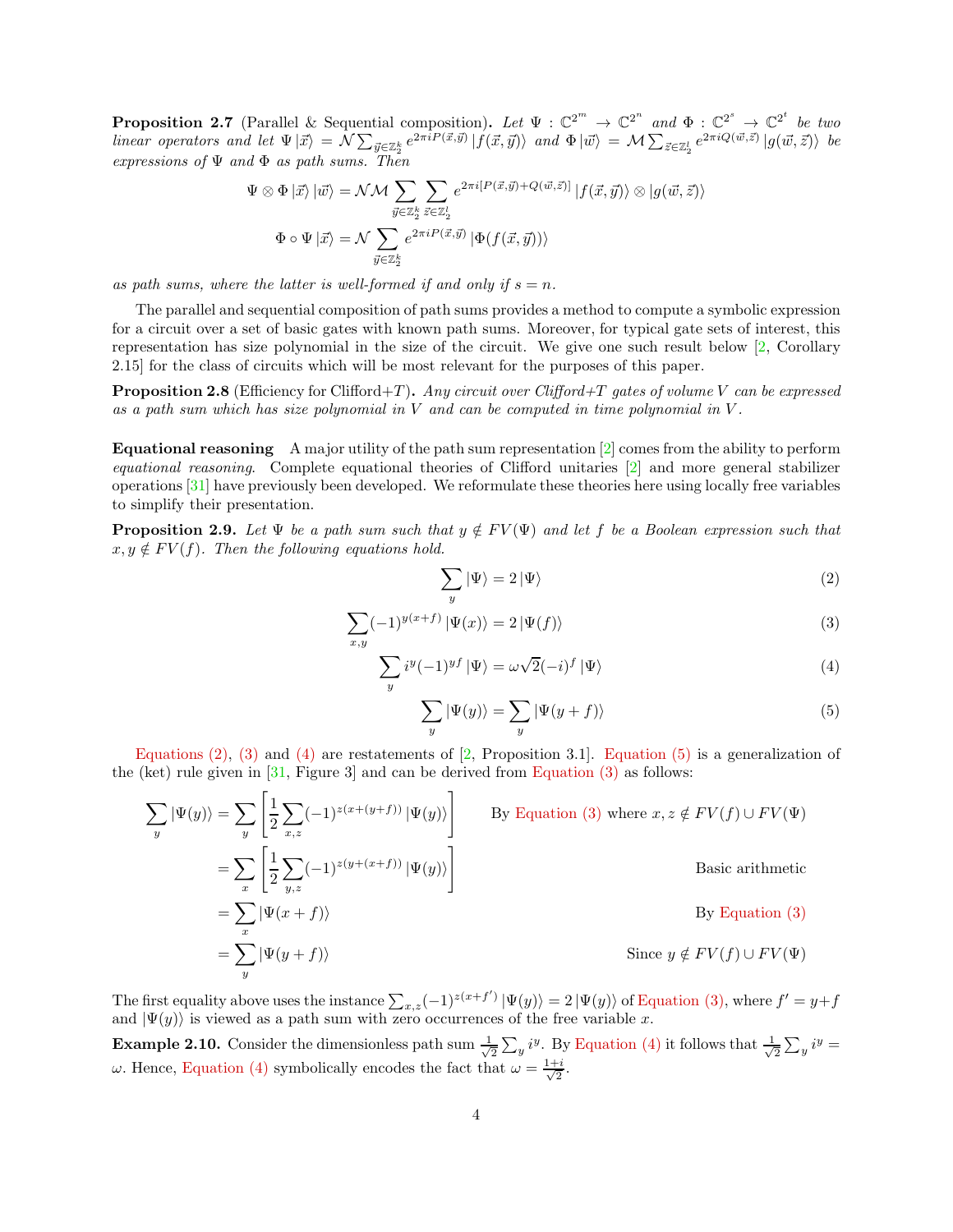Relationship to post-selected circuits As with the ZX-calculus and variants, path sum expressions correspond naturally to circuits with ancillas and postselection. Given a path sum expression of a linear operator  $\Psi: \mathbb{C}^{2^m} \to \mathbb{C}^{2^n}$  of the form of [Equation \(1\),](#page-1-0) a circuit implementing  $\Psi$  up to a constant scalar factor can be achieved through postselection as follows. First, prepare k ancillary qubits in the state  $\frac{1}{\sqrt{2^k}} \sum_{\vec{y} \in \mathbb{Z}_2^k} |\vec{y}\rangle$ 

by applying Hadamard gates to the  $|0\rangle^{\otimes k}$  state. The symbolic state is then prepared up to some garbage  $|g(\vec{x}, \vec{y})\rangle$  via the unitary transformation

$$
\Psi_{PS}: |\vec{x}\rangle \otimes |\vec{y}\rangle \mapsto e^{2\pi i P(\vec{x}, \vec{y})} |f(\vec{x}, \vec{y})\rangle \otimes |g(\vec{x}, \vec{y})\rangle.
$$

Finally, the garbage is discarded by postselecting  $H^{\otimes m+k-n} |g(\vec{x}, \vec{y})\rangle = \mathcal{N}' \sum_{\vec{z}} (-1)^{\vec{z} \cdot g(\vec{x}, \vec{y})} |\vec{z}\rangle$  on  $\vec{z} = \vec{0}$ .

Since postselected quantum circuits are believed to be strictly more powerful than non-postselected circuits [\[1\]](#page-12-12), the rest of this paper focuses on the question of synthesizing unitary circuits for path sums representing unitary transformations, up to normalization.

## 3 Unitarity testing

We are interested in the synthesis of *unitary* quantum circuits implementing a path sum. As a path sum may represent an arbitrary linear operator, a natural question to ask is whether a given path sum represents a unitary transformation, and hence can be extracted to a unitary circuit. We call this the unitarity testing problem for path sums and formulate it as a decision problem below.

**Definition 3.1** (UNITARY). UNITARY is the set of path-sums  $|\Psi\rangle$  where  $\Psi$  is a unitary transformation.

The unitarity problem is clearly decidable since we can always explicitly compute a matrix representation of  $\Psi$  from a path sum  $|\Psi\rangle$ . However, since the size of the corresponding matrix is exponential in n, this solution is not efficient. As we show in this section, one should not hope for an efficient solution in general.

Recall that the complexity class **co-NP** consists of the decision problems whose complement belongs to NP, and hence is widely believed to be intractable. A canonical complete problem for co-NP is the tautology problem, recognizing the set of propositional formulas over the connectives  $\{\neg, \wedge, \vee\}$  which are satisfied by every variable assignment. We view a propositional formula in  $n$  distinct free variables as a function  $\mathbb{Z}_2^n \to \mathbb{Z}_2$ , using the standard interpretation  $\neg x := 1 + x$ ,  $x \wedge y := xy$  and  $x \vee y := x + y - xy$ . The application of  $\varphi$  to some  $\vec{x} \in \mathbb{Z}_2^n$  is denoted by  $\varphi(\vec{x})$ .

**Definition 3.2** (Tautology). A propositional formula  $\varphi$  in *n* variables is a *tautology* if  $\varphi(\vec{x}) = 1$  for every  $\vec{x} \in \mathbb{Z}_2^n$ , written  $\varphi \equiv 1$ .

Definition 3.3 (TAUT). TAUT is the set of all propositional formulas that are tautologies.

Theorem 3.4 (Karp's 21 NP-complete problems). The TAUT problem is co-NP-complete.

To reduce TAUT to UNITARY, our goal is to encode a propositional formula  $\varphi$  as a path sum representing the linear operator  $\Phi|\vec{x}\rangle = \varphi(\vec{x})|\vec{x}\rangle$  which is the identity if  $\varphi \equiv 1$ , and non-unitary otherwise. To do so we establish an encoding of  $\varphi$  as a dimensionless path sum of the form  $\varphi(\vec{x}) = \mathcal{N} \sum_{\vec{y}} (-1)^{P(\vec{x}, \vec{y})}$ , where P is a multilinear Boolean polynomial.

It can readily be observed that  $x = 2^{-1} \sum_{y \in \mathbb{Z}_2} (-1)^{y(1+x)}$  for any  $x \in \mathbb{Z}_2$ . This gives an immediate encoding of any propositional formula in a path sum by extending the lifting discussed in [Section 2](#page-1-1) to propositional negation and disjunction via the equations  $\overline{\neg \varphi} = 1 - \overline{\varphi}$ ,  $\varphi \vee \psi = \overline{\varphi} + \psi - \overline{\varphi} \cdot \psi$ , and then setting

$$
\varphi(\vec{x}) = 2^{-1} \sum_{y} (-1)^{y(1+\overline{\varphi}(\vec{x}))}.
$$

However, the lifting of a propositional formula  $\varphi$  may generally have size exponential in the size of  $\varphi$ . To obtain a polynomial size encoding we rely on the Tseytin transformation [\[29\]](#page-13-9).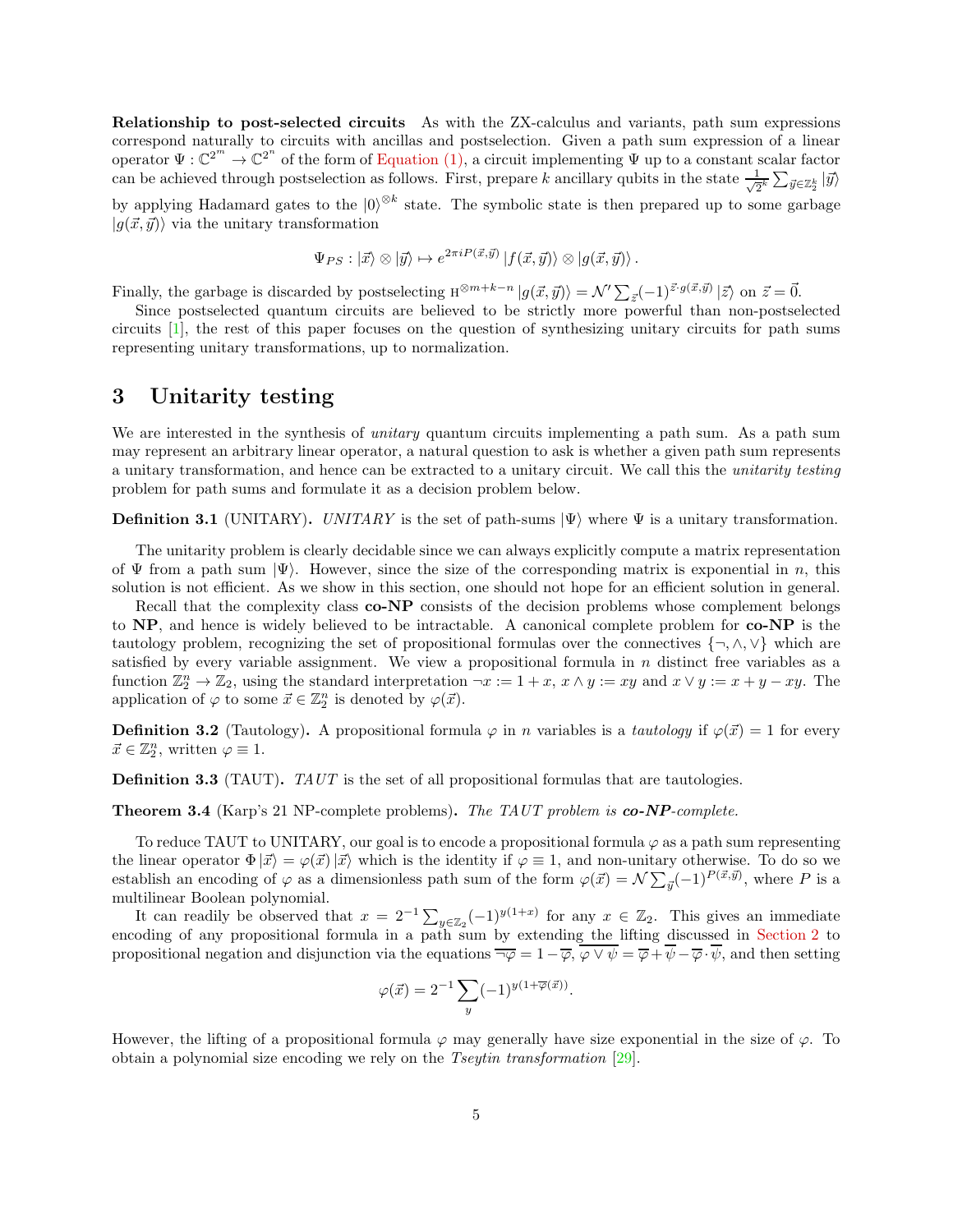Given two propositional formulas  $\varphi$  and  $\psi$ , we write  $\varphi \leftrightarrow \psi$  for the logical equality of  $\varphi$  and  $\psi$ , which is satisfied by an assignment  $\vec{x}$  if and only if  $\varphi(\vec{x}) = \psi(\vec{x})$ . The Tseytin transformation takes a propositional formula  $\varphi$  with k distinct subterms and returns an equisatisfiable conjunction of at most  $O(k)$  constantdepth formulas by assigning a fresh propositional variable to the value of each subterm. For instance, given a propositional formula  $\varphi = x_1 \wedge (x_2 \vee \neg x_3)$ , the Tseytin transformation of  $\varphi$ , denoted  $\mathcal{T}(\varphi)$ , is

$$
\mathcal{T}(\varphi) = z_1 \wedge (z_1 \leftrightarrow x_1 \wedge z_2) \wedge (z_2 \leftrightarrow x_2 \vee z_3) \wedge (z_3 \leftrightarrow \neg x_3).
$$

Note that  $FV(\varphi) \subseteq FV(\mathcal{T}(\varphi))$  and that the satisfying assignments of  $\varphi$  and  $\mathcal{T}(\varphi)$  are in a 1-to-1 correspondence and agree on  $FV(\varphi)$ .

Given a propositional formula  $\varphi$ , we can encode the Tseytin transformation  $\mathcal{T}(\varphi)$  of  $\varphi$  in a dimensionless sum over the free variables of  $\varphi$  using the following encoding of logical equality

$$
(\varphi \leftrightarrow \psi)(\vec{x}) = \sum_{y} (-1)^{y\overline{\varphi}(\vec{x}) + y\overline{\psi}(\vec{x})}.
$$

Note that for a clause of the Tseytin transformation  $z \leftrightarrow \varphi$  where  $\varphi$  has constant depth,  $\overline{\varphi}$  has constant size. If we denote the clauses of  $\mathcal{T}(\varphi)$  by  $z_1 \leftrightarrow c_1, \ldots, z_k \leftrightarrow c_k$ , we may encode  $\mathcal{T}(\varphi)$  as a polynomial-size sum by taking the product of each clause and distributing over the summations:

$$
\mathcal{T}(\varphi)(\vec{x}, \vec{z}) = z_1 \prod_i (z_i \leftrightarrow c_i)(\vec{x}) = 2^{-1} \sum_y (-1)^{y(1+z_1)} \prod_i 2^{-1} \sum_{y_i} (-1)^{y_i(z_i + \overline{c_i}(\vec{x}))}
$$
  
= 
$$
2^{-(k+1)} \sum_y \sum_{\vec{y} \in \mathbb{Z}_2^k} (-1)^{y(1+z_1) + \sum_i y_i(z_i + \overline{c_i}(\vec{x}))}.
$$

Finally, since the satisfying assignments of  $\varphi$  and  $\mathcal{T}(\varphi)$  are in a 1-to-1 correspondence, we see that

$$
\varphi(\vec{x}) = \sum_{\vec{y}} \mathcal{T}(\varphi)(\vec{x}, \vec{z}) = 2^{-(k+1)} \sum_{y} \sum_{\vec{y} \in \mathbb{Z}_2^k} \sum_{\vec{z} \in \mathbb{Z}_2^k} (-1)^{y(1+z_1) + \sum_i y_i(z_i + \overline{c_i}(\vec{x}))}.
$$

<span id="page-5-0"></span>**Proposition 3.5.** Let  $\varphi$  be a propositional formula in n variables and let  $\mathcal{T}(\varphi) = z_1 \wedge (\bigwedge_{i=1}^k z_i \leftrightarrow c_i)$ . Then for any  $\vec{x} \in \mathbb{Z}_2^n$ ,

$$
\varphi(\vec{x}) = 2^{-(k+1)} \sum_{y} \sum_{\vec{y} \in \mathbb{Z}_2^k} \sum_{\vec{z} \in \mathbb{Z}_2^k} (-1)^{y(1+z_1) + \sum_i y_i(z_i + \overline{c_i}(\vec{x}))}
$$

where the sum on the right hand size has size polynomial in  $k$ .

Remark 3.6. The encoding of  $\varphi$  in [Proposition 3.5](#page-5-0) is interesting because it gives a polynomial-size expression in the same variables as  $\varphi$ . This is in constrast to the propositional Tseytin transformation which gives an encoding over a superset of free variables, and hence only remains equi-satisfiable. In particular,  $\mathcal{T}(\cdot)$  does not preserve tautologies, whilst our encoding does when viewed as a  $\{0, 1\}$ -valued function.

Given the encoding of  $\varphi$  above, we can now prove **co-NP**-hardness of the unitarity testing problem by a reduction from TAUT.

#### Theorem 3.7. The unitarity testing problem is  $co-NP$ -hard

*Proof.* By many-one reduction from TAUT to UNITARY. Given a propositional formula  $\varphi$  in n variables, define  $\Psi: \mathbb{Z}_2^n \to \mathbb{Z}_2^n$  to be the linear operator given by  $\Psi | \vec{x} \rangle = \varphi(\vec{x}) | \vec{x} \rangle$ . By [Proposition 3.5,](#page-5-0)  $\Psi$  admits the following representation as a path sum

$$
\Psi \left| \vec{x} \right\rangle = 2^{-(k+1)} \sum_{y} \sum_{\vec{y} \in \mathbb{Z}_2^k} \sum_{\vec{z} \in \mathbb{Z}_2^k} (-1)^{y(1+z_1) + \sum_i y_i(z_i + \overline{c_i}(\vec{x}))} \left| \vec{x} \right\rangle
$$

which has size polynomial in the number of subterms of  $\varphi$ . Hence all that remains is to show that  $\Psi$  is unitary if and only if  $\varphi$  is a tautology. If suffices to observe that, for any  $\vec{x} \in \mathbb{Z}_2^n$ ,  $\Psi | \vec{x} \rangle = \varphi(\vec{x}) | \vec{x} \rangle = | \vec{x} \rangle$  if  $\varphi(\vec{x}) = 1$  and  $\vec{x} \in \mathbb{Z}_2^n$ ,  $\Psi(\vec{x}) = \varphi(\vec{x}) \ket{\vec{x}} = 0$  otherwise. In particular, if  $\varphi(\vec{x}) = 1$  for all  $\vec{x} \in \mathbb{Z}_2$ , then  $\Psi = I_n$ . Otherwise, there exists  $\vec{x} \in \mathbb{Z}_2$  such that  $\Psi | \vec{x} \rangle = 0$  and hence  $\Psi$  is non-unitary, as required.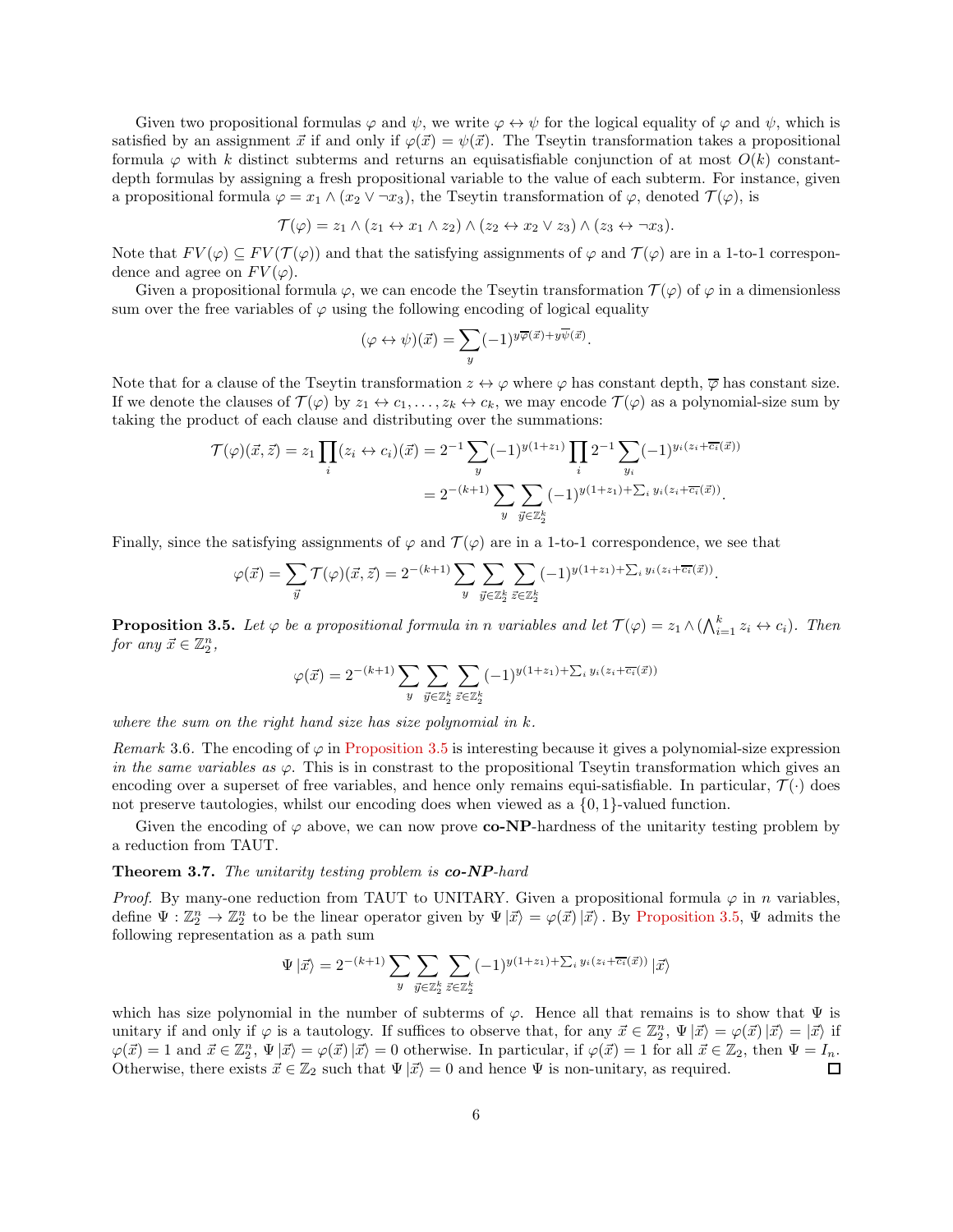## 4 Clifford synthesis

In this section we look at the problems of synthesis and unitarity testing in the restricted case of Clifford operations. The synthesis of Clifford circuits has applications both to randomized benchmarking, as well as to the design and analysis of error correction circuits. We first review the definition of the Clifford group.

**Definition 4.1** (Pauli group). The *n*-qubit *Pauli group*  $\mathcal{P}_n$  is the group of *n*-fold tensor products of Pauli operators  $\{I, X, Y, Z\}.$ 

**Definition 4.2** (Clifford group). The *n*-qubit *Clifford group* is the group  $C_n = \{U \in U_{2^n} \mid U \mathcal{P}_n U^{\dagger} = \mathcal{P}_n\}.$ 

A well-known consequences of the Gottesman-Knill theorem is the fact that, up to global phases, the Clifford group is generated by  $\{H, S, CNOT\}$ . We may use this fact to give a convenient path sum representation of Clifford operations.

**Proposition 4.3.** Every Clifford operator  $\Psi : \mathbb{C}^{2^n} \to \mathbb{C}^{2^n}$  can be written as a sum of the form

<span id="page-6-0"></span>
$$
\Psi \left| \vec{x} \right\rangle = \frac{\omega^l}{\sqrt{2^k}} \sum_{\vec{y} \in \mathbb{Z}_2^k} i^{L(\vec{x}, \vec{y})} (-1)^{Q(\vec{x}, \vec{y})} \left| f(\vec{x}, \vec{y}) \right\rangle \tag{6}
$$

where  $l \in \mathbb{Z}_8$ ,  $L: \mathbb{Z}_2^n \times \mathbb{Z}_2^k \to \mathbb{Z}_4$  is linear,  $Q: \mathbb{Z}_2^n \times \mathbb{Z}_2^k \to \mathbb{Z}_2$  is pure quadratic, and  $f: \mathbb{Z}_2^n \times \mathbb{Z}_2^k \to \mathbb{Z}_2$  is affine.

*Proof.* As the Clifford group generators CNOT, s, and H can be written in the form of Equation  $(6)$ , it only remains to show that the composition of two such sums can be written in the form of [Equation \(6\).](#page-6-0) It suffices to note that substitution of a variable with an affine Boolean expression does not increase the degree of Q or f, while substitution in L produces a quadratic form with degree 2 terms divisible by 2. □

We call an expression of the form of Equation  $(6)$  a *Clifford* path sum. In the context of *stabilizer states* — states  $|\psi\rangle = C |0\rangle$  for some  $C \in \mathcal{C}_n$  — this representation is well-known by various names, including the quadratic form expansion [\[14\]](#page-12-11) and the affine representation [\[16,](#page-12-13) [26\]](#page-13-10). Through the inclusion of free parameters we can represent stabilizer states, Clifford unitaries, or Clifford circuits with ancillas in this form.

We next define a *normal form* for Clifford path sums which will be useful for circuit synthesis.

**Definition 4.4** (Normal form). A Clifford path sum for  $\Psi$  is in *normal form* if, up to a reordering of qubits,

$$
\Psi \left| \vec{x} \right\rangle = \frac{\omega^l}{\sqrt{2^k}} \sum_{\vec{y} \in \mathbb{Z}_2^k} i^{L(\vec{x}, \vec{y})} (-1)^{Q(\vec{x}, \vec{y})} \left| \vec{y} \right\rangle \otimes \left| f(\vec{x}, \vec{y}) \right\rangle, \tag{7}
$$

where  $l \in \mathbb{Z}_8$ ,  $L: \mathbb{Z}_2^n \times \mathbb{Z}_2^k \to \mathbb{Z}_4$  is linear,  $Q: \mathbb{Z}_2^n \times \mathbb{Z}_2^k \to \mathbb{Z}_2$  is pure quadratic, and  $f: \mathbb{Z}_2^n \times \mathbb{Z}_2^k \to \mathbb{Z}_2$  is affine.

The normal form above corresponds to re-writing the sum over a minimal set of vectors spanning the affine subspace of  $\mathbb{Z}_2^n$  given by  $\{f(\vec{x}, \vec{y}) \mid \vec{y} \in \mathbb{Z}_2^k\}$ . The following proposition states that [Equations \(2\),](#page-3-0) [\(3\),](#page-3-1) [\(4\)](#page-3-2) and [\(5\)](#page-3-3) suffice to re-write a unitary Clifford path sum into normal form.

<span id="page-6-1"></span>**Proposition 4.5.** Let  $|\Psi\rangle$  be a Clifford path sum. There exists a re-writing procedure which will terminate with  $|\Psi\rangle$  in normal form if  $\Psi$  is unitary and runs in time polynomial in the size of  $|\Psi\rangle$ .

*Proof.* For each path variable  $y_i$ , if there exists j such that  $f_j(\vec{x}, \vec{y}) = y_i \oplus f'(\vec{x}, \vec{y})$ , [Equation \(5\)](#page-3-3) can be applied to substitute  $y_i$  with  $y_i \oplus f'(\vec{x}, \vec{y})$ . If no such j exists, either  $\Psi$  is unitary and one of [Equations \(2\),](#page-3-0) [\(3\)](#page-3-1) and [\(4\)](#page-3-2) necessarily applies to eliminate  $y_i$  [\[2\]](#page-12-7), or no rule applies and  $\Psi$  is non-unitary.  $\Box$ 

Remark 4.6. [Proposition 4.5](#page-6-1) also holds for non-square  $\Psi : \mathbb{C}^{2^m} \to \mathbb{C}^{2^n}$  with  $m \leq n$  so long as  $\Psi$  is an isometry — that is, if  $\Psi$  corresponds to a Clifford circuit with some ancillas or fixed inputs.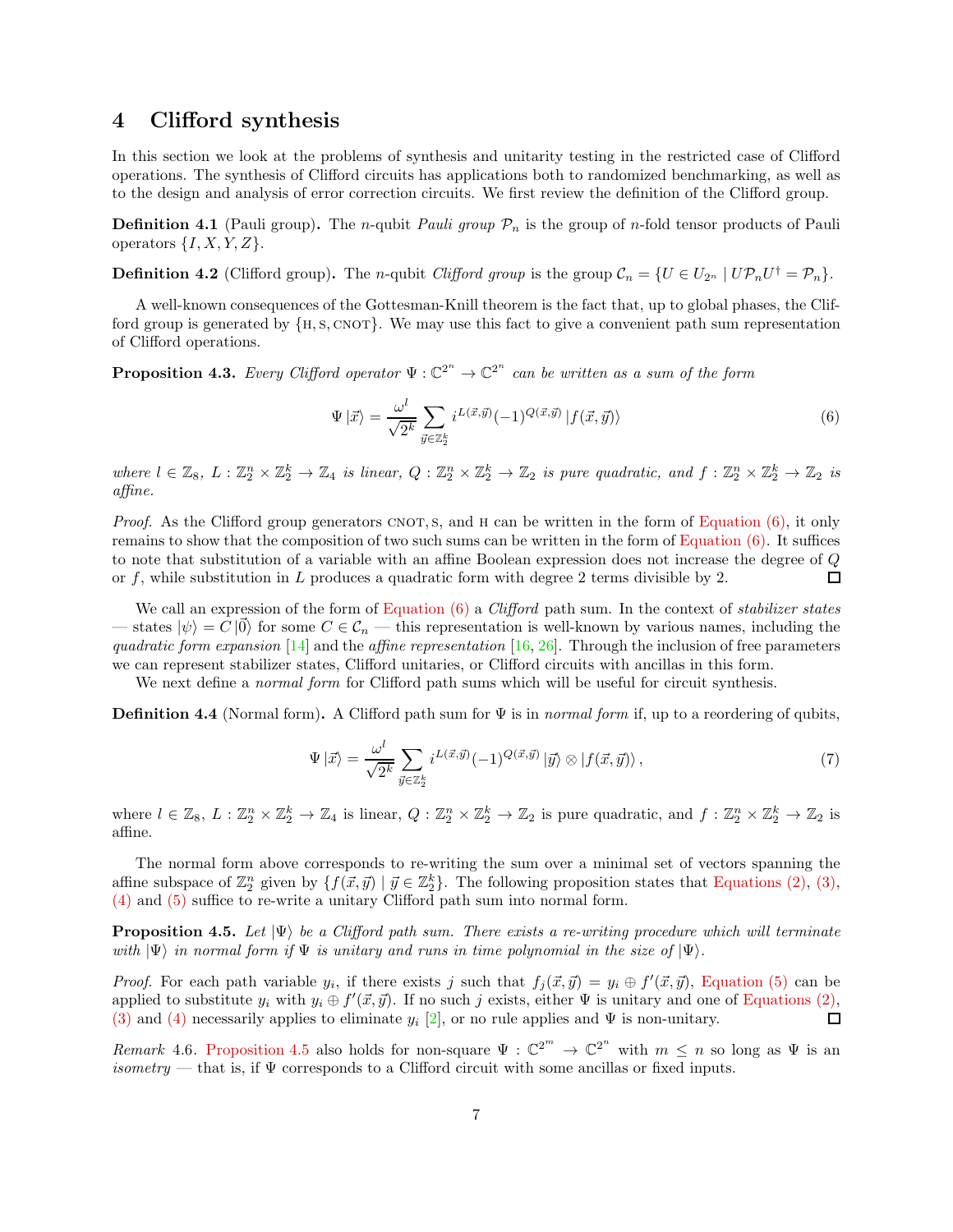#### Corollary 4.7. The unitarity testing problem for Clifford path sums is in P.

*Proof.* Given a Clifford path sum  $|\Psi\rangle$ , we can construct a path sum representation of  $\Psi^{\dagger}$  efficiently using  $\eta$ ,  $\epsilon$ , and negating L. Then by [Proposition 4.5](#page-6-1) we can normalize the path sum representations of  $\Psi\Psi^{\dagger}$  and  $\Psi^{\dagger}\Psi$ each in polynomial time. If either fails to produce a normal form, then one of  $\Psi\Psi^{\dagger}$  or  $\Psi^{\dagger}\Psi$  is non-unitary and hence  $\Psi$  is non-unitary. If both are reduced to normal form, it suffices to observe that we can check whether a Clifford path sum in normal form represents the identity transformation in polynomial time.  $\Box$ 

It is now straightforward to compute a circuit implementing a (unitary) Clifford path sum from its normalized form. If we decompose f, L, and Q as  $f(\vec{x}, \vec{y}) = f_x(\vec{x}) + f_y(\vec{y}) + \vec{b}$ ,  $L(\vec{x}, \vec{y}) = L_x(\vec{x}) + L_y(\vec{y})$ , and  $Q(\vec{x}, \vec{y}) = Q_x(\vec{x}) + Q_y(\vec{y}) + \sum_{i=1}^{k} y_i R_i(\vec{x})$  then the normal form can be written as the following sequence of transformations:

$$
|\vec{x}\rangle \mapsto \omega^{l}i^{L_{x}(\vec{x})}(-1)^{Q_{x}(\vec{x})}|\vec{x}\rangle
$$

$$
|\vec{x}\rangle \mapsto |R(\vec{x})\rangle |f_{x}(\vec{x})\rangle
$$

$$
|R(\vec{x})\rangle |f_{x}(\vec{x})\rangle \mapsto \frac{1}{\sqrt{2^{k}}} \sum_{\vec{y}\in\mathbb{Z}_{2}^{k}} (-1)^{\sum_{i} y_{i}R_{i}(\vec{x})}|\vec{y}\rangle |f_{x}(\vec{x})\rangle
$$

$$
|\vec{y}\rangle |f_{x}(\vec{x})\rangle \mapsto |\vec{y}\rangle |f_{x}(\vec{x}) + f_{y}(\vec{y}) + \vec{b}\rangle
$$

$$
|\vec{y}\rangle |f(\vec{x}, \vec{y})\rangle \mapsto i^{L_{y}(\vec{y})}(-1)^{Q_{y}(\vec{y})}|\vec{y}\rangle |f(\vec{x}, \vec{y})\rangle
$$

This gives a circuit of the form  $U(H^{\otimes k} \otimes I_{n-k})V$  where U and V are generalized permutations contained in the Clifford group. Moreover,  $|\vec{x}\rangle \mapsto |R(\vec{x})\rangle |f_x(\vec{x})\rangle$  is the only operator which may be non-unitary, and in particular is unitary if and only if  $\Psi$  is. Note that the unitarity of  $\Psi$  hence forces  $\{R_i\}$  to be linearly independent and for  $R_i$  to be non-zero. This is summarized in [Algorithm 1.](#page-7-0)

<span id="page-7-0"></span>Algorithm 1 Clifford synthesis algorithm

- 1. Normalize  $|\Psi\rangle$  in the form  $\frac{\omega^l}{\sqrt{2^k}} \sum_{\vec{y} \in \mathbb{Z}_2^k} i^{L(\vec{x}, \vec{y})}(-1)^{Q(\vec{x}, \vec{y})} |\vec{y}\rangle \otimes |f(\vec{x}, \vec{y})\rangle$  up to qubit reordering.
- 2. Decompose f, L, and Q as  $f(\vec{x}, \vec{y}) = f_x(\vec{x}) + f_y(\vec{y}) + \vec{b}$ ,  $L(\vec{x}, \vec{y}) = L_x(\vec{x}) + L_y(\vec{y})$  and  $Q(\vec{x}, \vec{y}) =$  $Q_x(\vec{x}) + Q_y(\vec{y}) + \sum_i y_i R_i(\vec{x})$  where each  $R_i$  is linear.
- 3. Synthesize circuits for the following linear transformations:
	- $D |\vec{x}\rangle = i^{L_x(\vec{x})} (-1)^{Q_x(\vec{x})} |\vec{x}\rangle$
	- $U|\vec{x}\rangle = |R(\vec{x})\rangle |f_x(\vec{x})\rangle$
	- $V |\vec{y}\rangle |f_x(\vec{x})\rangle = |\vec{y}\rangle |f_x(\vec{x}) + f_y(\vec{y}) + \vec{b}\rangle$
	- $P |\vec{y}\rangle |f(\vec{x}, \vec{y})\rangle = i^{L_y(\vec{y})} (-1)^{Q_y(\vec{y})} |\vec{y}\rangle |f(\vec{x}, \vec{y})\rangle$
- 4. Return  $\omega^l PV(\mathbf{H}^{\otimes k} \otimes \mathbf{I}_{n-k})UD$  with qubits appropriately reordered.

<span id="page-7-1"></span>**Theorem 4.8.** Let  $\Psi: \mathbb{C}^{2^n} \to \mathbb{C}^{2^n}$  be expressed as a Clifford path sum. If  $\Psi$  is unitary, then [Algorithm 1](#page-7-0) produces a circuit over  $\{\omega, \text{CNOT}, \text{X}, \text{CZ}, \text{S}, \text{H}\}\$  implementing  $\Psi$  in time polynomial in the size of the expression. Moreover, this circuit can be written up to global phase as an 8-stage circuit of the form

$$
S \cdot CZ \cdot CNOT \cdot H \cdot CNOT \cdot X \cdot CZ \cdot S
$$

*Proof.* That  $\Psi = \omega^l PV(\mathbf{H}^{\otimes k} \otimes \mathbf{I}_{n-k})UD$  follows by an easy calculation.

By [Proposition 4.5,](#page-6-1)  $\Psi$  can be written up to a permutation of qubits in normal form in polynomial time. Since  $L_x$  and  $L_y$  are linear, and  $Q_x$  and  $Q_y$  are pure quadratic, D and P can each be synthesized using a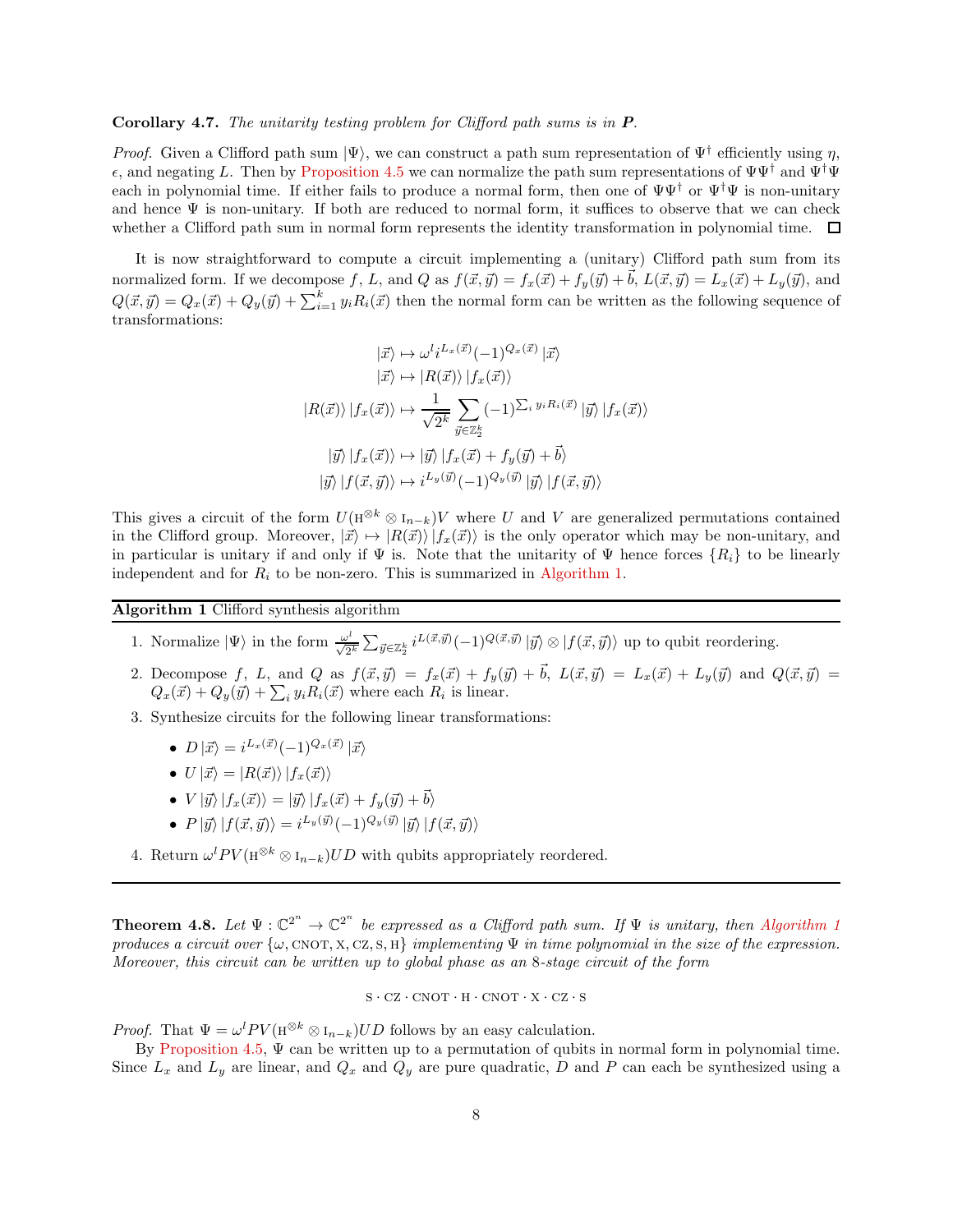single stage each of s and cz gates — one s<sup>m</sup> gate for each non-zero term of  $L_{\{x,y\}}$  and one cz gate for each non-zero term of  $Q_{\{x,y\}}$ . Likewise, since  $f_y(\vec{y})$  is linear, V can be synthesized in time polynomial in n using a single stage each of CNOT and X gates — one gate for each non-zero entry of  $f_y(\vec{y})$  and  $\vec{b}$ . Finally,  $U|\vec{x}\rangle = |R(\vec{x})\rangle \otimes |f_x(\vec{x})\rangle$  can be synthesized over {CNOT} in polynomial time using Gaussian elimination if and only if  $U$  is invertible. Moreover, since

$$
U = \omega^{-l} (\mathbf{H}^{\otimes k} \otimes \mathbf{I}_{n-k}) V^{\dagger} P^{\dagger} \Psi D^{\dagger},
$$

it follows that U is invertible if and only if  $\Psi$  is unitary.

We give a diagrammatic presentation of [Theorem 4.8](#page-7-1) showing the circuit schematically below.



**Discussion** In [\[23\]](#page-13-3) a 7 stage decomposition of the Clifford group of the form  $s \cdot cz \cdot c \cdot h \cdot c \cdot cz \cdot s$  was given, where C is circuit implementing an affine permutation. As affine permutations require both CNOT and X gates to implement without ancillas — and moreover  $X$  can not be written in the form  $S \cdot CZ \cdot CNOT \cdot H \cdot CNOT \cdot CZ \cdot S$ — our projective decomposition reduces the equivalent 9-stage projective decomposition of [\[23\]](#page-13-3) to 8 stages.

It can also be observed that with a minor modification, [Algorithm 1](#page-7-0) suffices to synthesize Clifford circuits with ancillas, including circuits for preparing stabilizer states. In particular, if  $\Psi : \mathbb{C}^{2^m} \to \mathbb{C}^{2^n}$  is an isometric Clifford path sum with  $m \leq n$ , the only modification needed is in the synthesis of  $U|\vec{x}\rangle = |R(\vec{x})\rangle \otimes |f_x(\vec{x})\rangle$ . If indeed  $m \leq n$ , then a Clifford circuit with ancillas exists and can be synthesized if and only if  $\{R_i\} \cup \{(f_x)_i\}$ contains m linearly independent (row) vectors. This produces a 5-stage circuit of the form  $H \cdot CNOT \cdot X \cdot CZ \cdot S$ for the preparation of an arbitrary stabilizer state up to global phase. This stabilizer state decomposition was previously given in [\[26\]](#page-13-10).

# 5 General synthesis

We now consider the more challenging problem of synthesizing a unitary circuit from an arbitrary path sum. Our method attempts to iteratively reduce the number of summed variables in a path sum by alternately applying generalized permutations and Hadamard gates to the symbolic state. Recall that a (unitary) generalized permutation is a permutation matrix whose nonzero entries are elements of  $\mathbb{T} = \{z \in \mathbb{C} \mid |z| = 1\}$ . The generalized permutations are generated by the gates

$$
\Lambda_k(X): \ket{\vec{x}}\ket{y} \mapsto \ket{\vec{x}}\ket{y \oplus \prod_i x_i} \quad \text{and} \quad \Lambda_k(R_Z(\theta)) : \ket{\vec{x}} \mapsto e^{2\pi i \theta \prod_i x_i} \ket{\vec{x}}.
$$

Together with the Hadamard gate this forms an exactly universal set as it includes every single-qubit unitary along with the CNOT gate.

<span id="page-8-0"></span>The following fact forms the basis of our synthesis algorithm. It gives a condition on a path sum which allows a summed variable to be eliminated by multiplication with a Hadamard gate.

**Proposition 5.1.** Let  $\Psi : \mathbb{C}^{2^m} \to \mathbb{C}^{2^n}$  be a linear operator where

$$
\Psi|\vec{x}\rangle = \mathcal{N} \sum_{z \in \mathbb{Z}_2} \sum_{\vec{y} \in \mathbb{Z}_2^k} (-1)^{zQ(\vec{x}, \vec{y})} e^{2\pi i P(\vec{x}, \vec{y})} |z\rangle \otimes |f(\vec{x}, \vec{y})\rangle.
$$

Then  $(H \otimes I_{n-1})\Psi | \vec{x}\rangle = \sqrt{2}\mathcal{N} \sum_{\vec{y} \in \mathbb{Z}_2^k} e^{2\pi i P(\vec{x}, \vec{y})} |Q(\vec{x}, \vec{y})\rangle \otimes |f(\vec{x}, \vec{y})\rangle.$ 

 $\Box$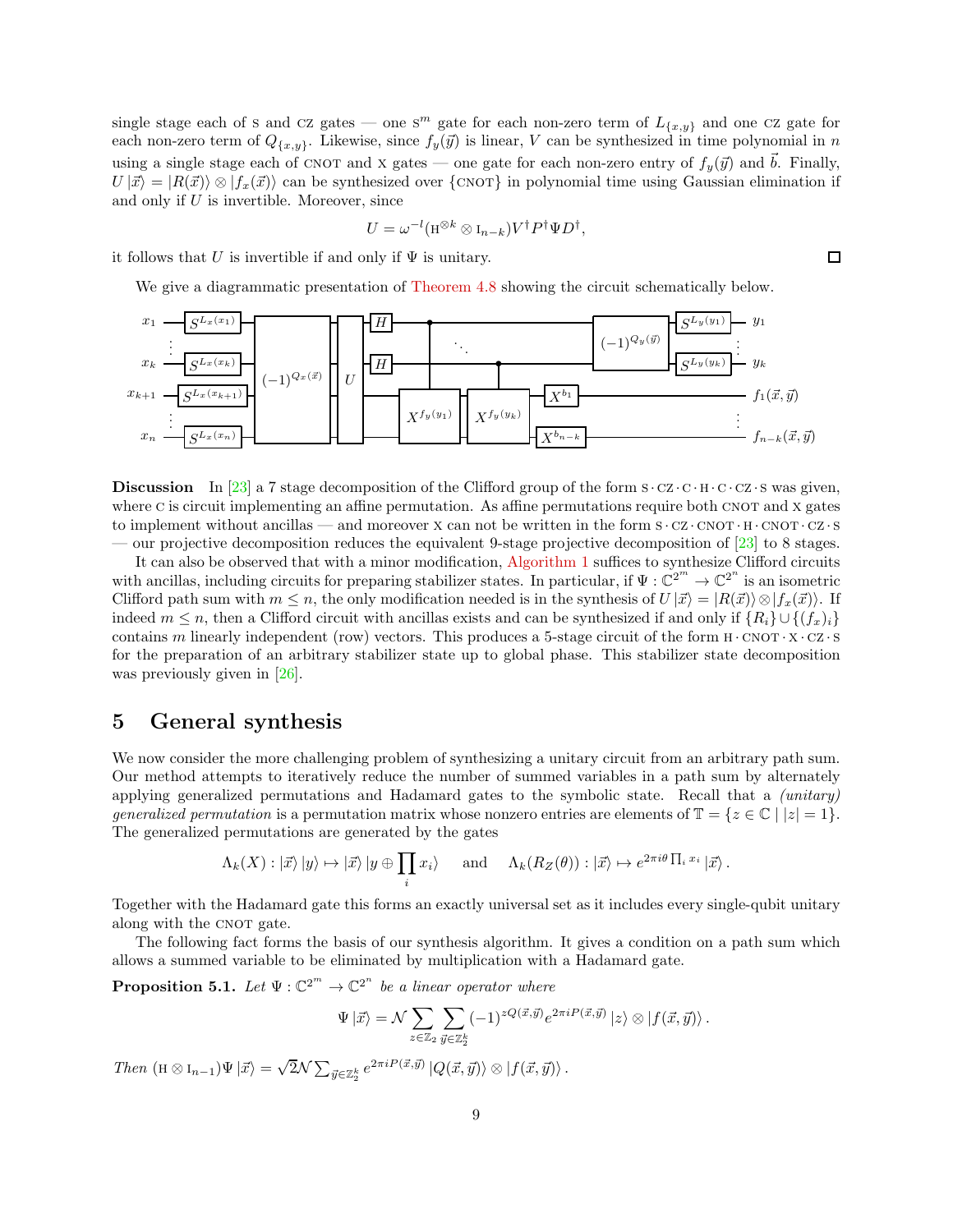$\frac{1}{2} \mathcal{N} \sum_z \sum_{\vec{y}} (-1)^{zQ(\vec{x}, \vec{y}) + zz'} e^{2\pi i P(\vec{x}, \vec{y})} |z'\rangle \otimes |f(\vec{x}, \vec{y})\rangle$ *Proof.* By [Equation \(3\),](#page-3-1) since  $(H \otimes I_{n-1})\Psi | \vec{x}\rangle = \frac{1}{\sqrt{n}}$  $\Box$ 

Note that [Proposition 5.1](#page-8-0) is essentially an inversion of the H gate,  $H^{\dagger} : \sum_{z} (-1)^{xz} |z\rangle \mapsto |x\rangle$ . We say that a variable z is *reducible* in the path sum  $|\Psi\rangle$  if  $|\Psi\rangle$  is in the form of [Proposition 5.1.](#page-8-0)

**Definition 5.2** (Reducible). A variable z is *reducible* in an expression of  $\Psi : \mathbb{C}^{2^m} \to \mathbb{C}^{2^n}$  if, up to qubit reordering, it has the form

$$
\Psi\ket{\vec{x}} = \mathcal{N} \sum_{z\in\mathbb{Z}_2}\sum_{\vec{y}\in\mathbb{Z}_2^k} (-1)^{zQ(\vec{x},\vec{y})}e^{2\pi i P(\vec{x},\vec{y})}\ket{z}\otimes \ket{f(\vec{x},\vec{y})}.
$$

At a high level, our algorithm proceeds by attempting to synthesize a generalized permutation which will leave some path variable reducible. If the process terminates with remaining summed variables, or an unsynthesizeable ground term  $e^{2\pi i P(\vec{x})} |f(\vec{x})\rangle$ , the algorithm fails to produce a circuit. [Algorithm 2](#page-9-0) gives the high-level algorithm in pseudo-code.

<span id="page-9-0"></span>

| Algorithm 2 General path sum synthesis algorithm |  |  |  |  |  |  |
|--------------------------------------------------|--|--|--|--|--|--|
|--------------------------------------------------|--|--|--|--|--|--|

- 1. Normalize  $|\Psi\rangle$  using [Equations \(2\),](#page-3-0) [\(3\)](#page-3-1) and [\(4\)](#page-3-2)
- 2. For each remaining path variable y in  $|\Psi\rangle$ 
	- (a) If there exists a generalized permutation U such that y is reducible in  $U^{\dagger}|\Psi\rangle$ ,
		- i.  $|\Psi\rangle \leftarrow (\mathbf{H} \otimes \mathbf{I}_{n-1})U^{\dagger} |\Psi\rangle$
		- ii. Emit  $U(H \otimes I_{n-1})$
		- iii. Return to step 1
- 3. If path variables remain or  $\Psi$  is non-unitary, fail. Otherwise, synthesize and emit  $\Psi^{\dagger}$ .

Finding such a generalized permutation is highly non-trivial. Our method applies a series of symbolic simplifications, corresponding to  $\Lambda_k(X)$  and  $\Lambda_k(R_Z(\theta))$  gates, to the term  $e^{2\pi i P(\vec{x}, \vec{y})} |f(\vec{x}, \vec{y})\rangle$ . If these simplifications fail to leave any variable reducible, we fall back to an exponential-time procedure aimed at computing a substitution of the form in [Equation \(5\)](#page-3-3) which will make some variable reducible. These heuristics are described in [Appendix A.](#page-13-11)

## 6 Experiments

To test the performance and utility of our synthesis methods, we implemented [Algorithms 1](#page-7-0) and [2](#page-9-0) in the  $FEXNMAN<sup>1</sup>$  $FEXNMAN<sup>1</sup>$  $FEXNMAN<sup>1</sup>$  software package. In this section, we briefly detail our investigations into applications to the optimization and decompilation of circuits, and to specification-based synthesis. All Clifford circuits synthesized have been checked for correctness using the method of  $[2]$ . For [Algorithm 2,](#page-9-0) as the method of  $[2]$ often fails to verify circuits extracted using [Equation \(5\),](#page-3-3) we instead validated correctness of our synthesis procedure by verifying the individual synthesis steps each on 1000 randomly generated unitary path sums extracted from Clifford+T circuits. [Table 1](#page-10-0) gives some statistics from experiments re-synthesizing random circuits.

**Circuit optimization** One of the key factors in phase folding optimizations  $\left[4, 25\right]$  is the placement of Hadamard gates. It was shown in  $[5]$  that the T-count in a Clifford+T circuit can be upper bounded by  $O(hn^2)$ , where h is the number of Hadamard layers in the circuit. As our Clifford synthesis algorithm produces circuits with just a single layer of Hadamard gates, it is natural to ask whether we can optimize  $T$ -count by reducing the number of Hadamard layers in Clifford $+T$  circuits.

<span id="page-9-1"></span><sup>1</sup>Available at [https://github.com/meamy/feynman.](https://github.com/meamy/feynman)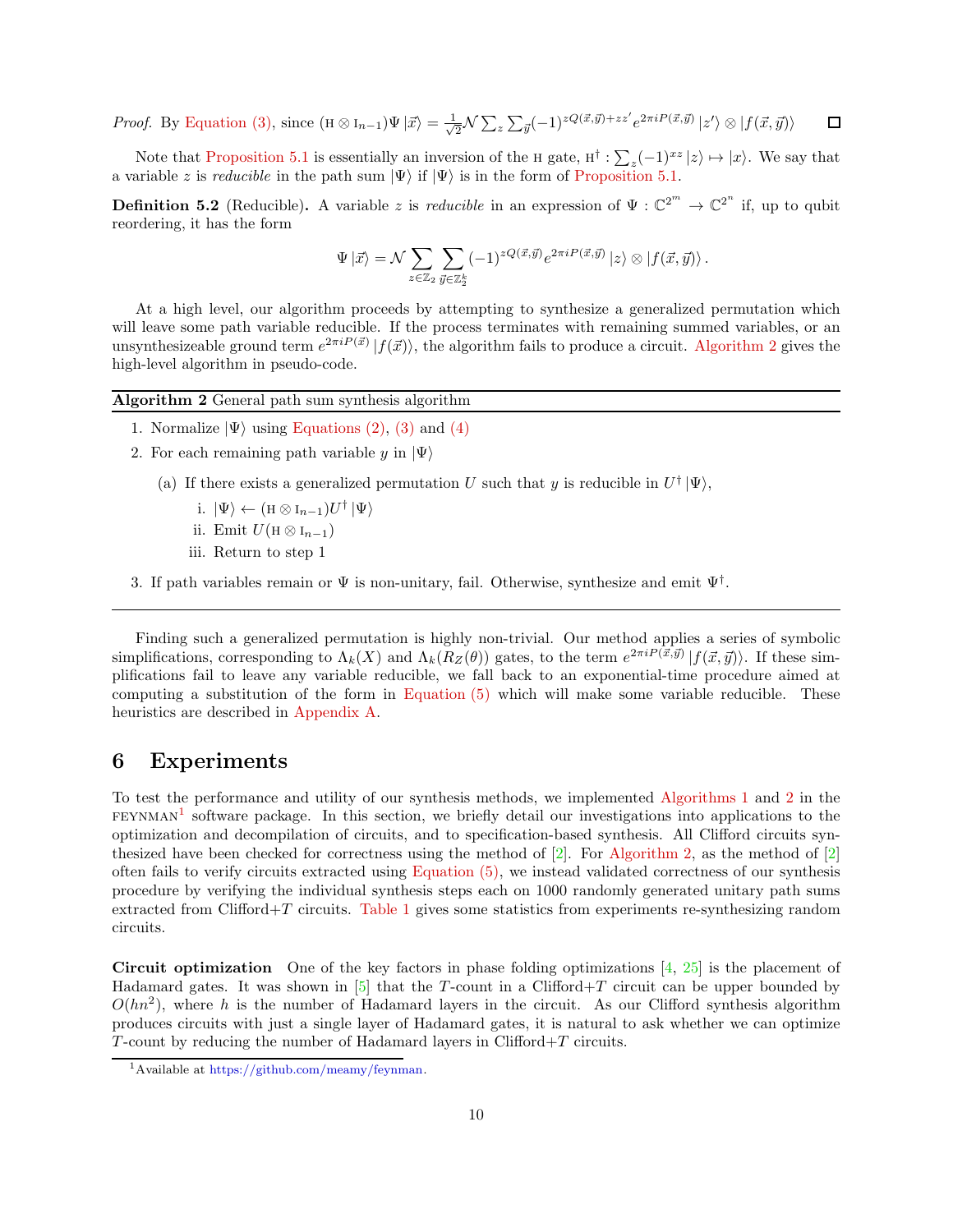|              | $\it{n}$       | $#$ gates                | $\#$ circuits        | avg. time $(s)$         | avg. change $(+/-)$                  | success                   |
|--------------|----------------|--------------------------|----------------------|-------------------------|--------------------------------------|---------------------------|
| Clifford     | 20<br>20       | 500<br>1000              | 1000<br>1000         | 0.137<br>0.481          | $+19.2\%$<br>$-12.9\%$               |                           |
|              | 50<br>50       | 500<br>1000              | 1000<br>1000         | 0.264<br>1.518          | $+90.7\%$<br>$+129.1\%$              |                           |
| $Clifford+T$ | 20<br>20<br>20 | 100<br><b>200</b><br>300 | 1000<br>1000<br>1000 | 0.010<br>0.045<br>0.097 | $+48.9\%$<br>$+93.7\%$<br>$+115.9\%$ | 99.9%<br>94.9%<br>74.7%   |
|              | 50<br>50<br>50 | 100<br><b>200</b><br>300 | 1000<br>1000<br>1000 | 0.016<br>0.044<br>0.104 | $+33.5%$<br>$+49.0\%$<br>$+79.4\%$   | 100.0%<br>100.0%<br>99.6% |

<span id="page-10-0"></span>Table 1: Re-synthesis results for randomly generated circuits on  $n$  qubits. Avg. change gives the average percent increase  $(+)$  or decrease  $(-)$  in gate count.

We implemented a Clifford sub-circuit normalization method (the  $\text{-clifford}$  pass in FEYNOPT) using [Algorithm 1](#page-7-0) to re-synthesize simple greedily chosen Clifford sub-circuits. We tested the effect on T-count optimization by applying Clifford normalization together with phase folding and compared it against [\[18\]](#page-13-13) on the benchmark set of  $[4]$ . In all but 4 benchmarks, the same T-count was achieved by normalizing greedily chosen Clifford sub-circuits and applying phase polynomial optimizations. In two of those cases,  $qcla-com<sub>7</sub>$ and csla-mux<sub>3</sub>, our method produced lower T-count circuits  $-94$  (down from 95) and 60 (down from 62), respectively. For the other two cases, ham15-med and  $\text{adder}_8$ , our method produced worse results  $-230$  (up from 212) and 215 (up from 173), respectively.

More broadly, we might expect to be able to optimize a circuit by resynthesizing its simplified path sum using the general synthesis algorithm [Algorithm 2.](#page-9-0) This is often effective when the path sum is simple, as in the resynthesized circuits corresponding to sub-circuits of the  $\alpha$ dder<sub>8</sub> benchmark, but as the path sum becomes increasingly complex extraction typically performs worse than human designs. We leave it as an avenue for future work to make symbolic synthesis practical for circuit optimization, and in particular to develop effective peephole optimization procedures.



**Decompilation** An interesting application of our symbolic synthesis algorithm is to the *decompilation* of quantum circuits. Classically, decompilation is the process of translating a program in a low-level language to equivalent high-level source code, typically used for reverse engineering or recompilation. As the gate set targeted by [Algorithm 2](#page-9-0) is quite high-level, in many cases it can be used to effectively decompile lower-level circuits. This decompilation can potentially help developers to examine the high-level structure of a low-level circuit, and also allow optimizations targeting higher level gate sets to be performed on circuits written over low-level gate sets, such as  $Clifford+T$ . Below we give some examples of standard circuits from the literature decompiled using [Algorithm 2.](#page-9-0) The decompiler can be accessed with the -decompile option in FEYNOPT.

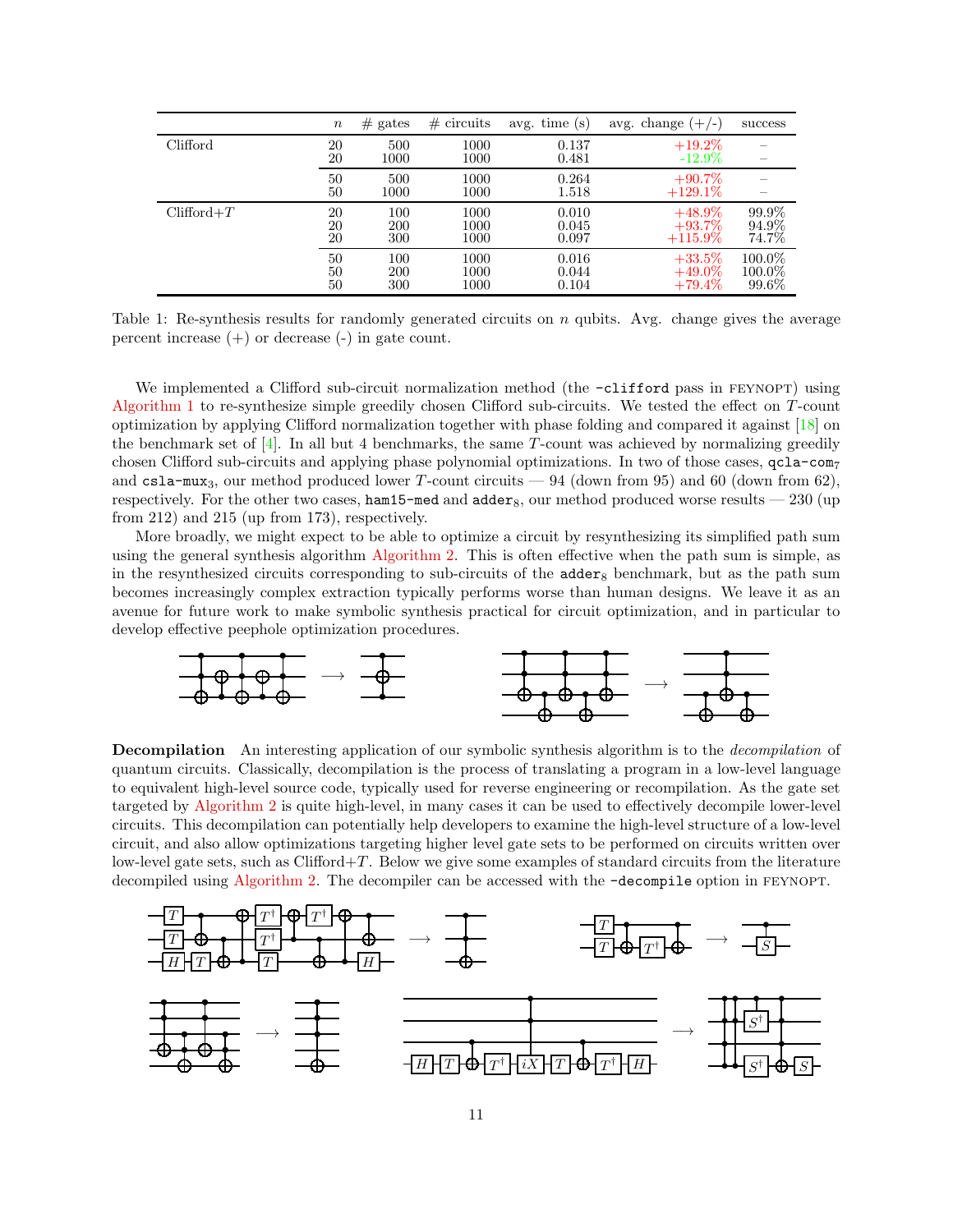The bottom right circuit above is a relative phase Toffoli gate implementation taken from [\[6\]](#page-12-16). The utility of decompilation is apparant here, as both the fact that it implements a Toffoli up to phase and the exact form of the relative phase can be readily observed from the decompiled circuit.

**Specification-based synthesis** In  $\boxed{2}$  it was noted that path sums offer a convenient form of logical specification for many quantum computations, being very close to the "textbook" specification. [Algorithm 2](#page-9-0) gives a method of synthesizing a circuit directly from such a specification. Such specifications include not only classical reversible functions such as  $|x_1x_2x_3\rangle \mapsto |x_1x_2(x_3 \oplus x_1x_2)\rangle$ , which can be synthesized by existing reversible circuit synthesis methods, but also classical functions "in the phase," up to relative phases, or inside superpositions. We illustrate this by using [Algorithm 2](#page-9-0) to synthesize the quantum Fourier transform.

Recall that the *n*-qubit quantum fourier transform can be expressed as  $QFT_n|\vec{x}\rangle = \frac{1}{\sqrt{2^n}}\sum_{\vec{y}\in\mathbb{Z}_2^n} \omega_{2^n}^{\vec{x}\vec{y}}|\vec{y}\rangle$ where  $\vec{x} \vec{y}$  is the integer product of  $\vec{x}$  and  $\vec{y}$ . In the 3 qubit case, expanding the integer multiplication to a multilinear polynomial we have

$$
QFT_3 | x_1 x_2 x_3 \rangle = \frac{1}{\sqrt{2^3}} \sum_{y_1, y_2, y_3} \omega^{x_3 y_3} i^{x_3 y_2 + x_2 y_3} (-1)^{x_3 y_1 + x_2 y_2 + x_1 y_3} | y_1 y_2 y_3 \rangle
$$

where  $y_1$  is reducible, and in particular

$$
(\mathrm{H} \otimes I_2) QFT_3 |x_1x_2x_3\rangle = \frac{1}{\sqrt{2^2}} \sum_{y_1, y_2} \omega^{x_3y_3} i^{x_3y_2 + x_2y_3} (-1)^{x_2y_2 + x_1y_3} |x_3y_2y_3\rangle.
$$

While neither of  $y_2$  or  $y_3$  are reducible above, the  $\omega^{x_3y_3}$  and  $i^{x_3y_2}$  terms can be eliminated by applying controlled- $T^{\dagger}$  and -s<sup>†</sup> gates, respectively, leaving  $y_2$  reducible:

$$
(\Lambda(\mathbf{s}^{\dagger})\otimes\mathbf{I})(\text{swap}\otimes\mathbf{I})(\mathbf{I}\otimes\Lambda(\mathbf{T}^{\dagger}))(\text{swap}\otimes\mathbf{I})(\mathbf{H}\otimes\mathbf{I}_2)QFT_3|x_1x_2x_3\rangle=\frac{1}{\sqrt{2^2}}\sum_{y_1,y_2}i^{x_2y_3}(-1)^{x_2y_2+x_1y_3}|x_3y_2y_3\rangle.
$$

After eliminating  $y_2$ , the process repeats for  $y_1$ , leaving a final permutation to be synthesized.

A 5 qubit  $QFT$  circuit synthesized with our implementation is shown verbatim below, where  $R_k :=$  $R_Z(1/2^k)$ . We were able to synthesize instances on up to 50 qubits in just seconds on a desktop computer.



## 7 Conclusion

In this paper we looked at the problem of synthesis of unitary quantum circuits from symbolic expressions as sums-over-paths. We showed that we cannot hope to efficiently synthesize a circuit from a general path sum efficiently, as the problem of checking whether there the path sum represents a unitary transformation is itself co-NP-hard. A stronger result was given recently for the extraction of  $ZX$ -diagrams  $[15]$ , though their work did not address the complexity of the potentially easier problem of unitarity testing. The problem of unitarity testing for ZX-diagrams is likewise believed to be intractable [\[30\]](#page-13-14).

For the restricted case of Clifford operations, we showed that a circuit can be synthesized efficiently in the form  $C_1HC_2$  for Hadamard-free Clifford circuits  $C_1$  and  $C_2$ . For more general path sums we gave a heuristic based on symbolic manipulation and simplification of the sum. We experimentally validated our method, showing that most path sums corresponding to unitary transformations can in fact be synthesized. Moreover, our algorithm is capable of producing natural, high-level circuit designs for some path sums, including the quantum Fourier transform. It remains as a course of future work however to develop a complete synthesis algorithm, as well as to reduce the cost of synthesized circuits.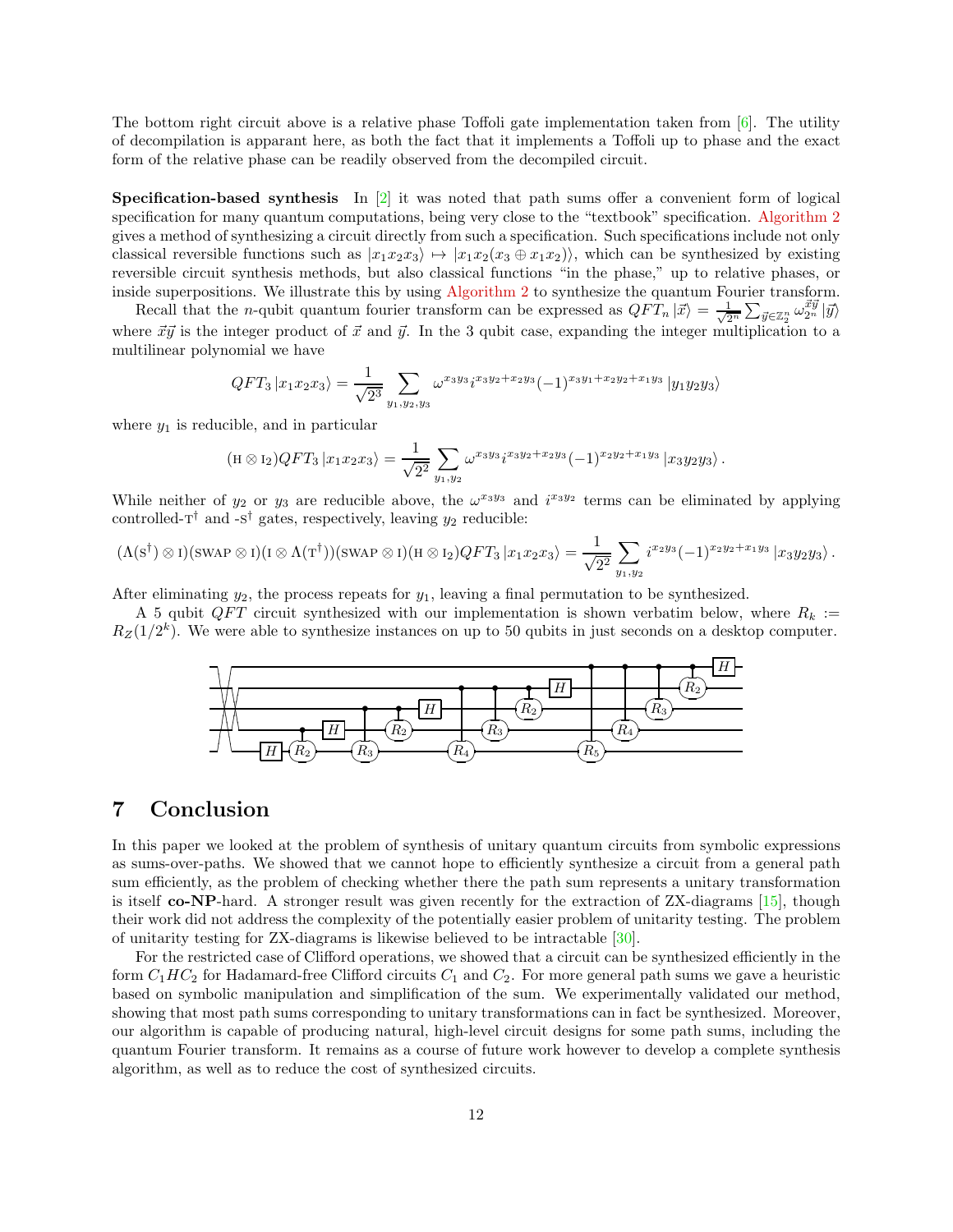# <span id="page-12-12"></span>References

- <span id="page-12-7"></span>[1] S. Aaronson. Quantum computing, postselection, and probabilistic polynomial-time. Proceedings of the Royal Society A, 461(2063):3473–3482, 2005.
- <span id="page-12-0"></span>[2] M. Amy. Towards large-scale functional verification of universal quantum circuits. In Proceedings of the 15th International Conference on Quantum Physics and Logic, QPL'18, pages 1–21, 2018.
- <span id="page-12-14"></span>[3] M. Amy, J. Chen, and N. J. Ross. A Finite Presentation of CNOT-Dihedral Operators. In Proceedings of the 14th International Conference on Quantum Physics and Logic, QPL'17, pages 84–97, 2017.
- [4] M. Amy, D. Maslov, and M. Mosca. Polynomial-Time T-depth optimization of Clifford+T circuits via matroid partitioning. IEEE Transactions on Computer-Aided Design of Integrated Circuits and Systems, 33(10):1476–1489, 2014.
- <span id="page-12-16"></span><span id="page-12-15"></span>[5] M. Amy and M. Mosca. T-count optimization and Reed-Muller codes. IEEE Transactions on Information Theory, 65(8):4771–4784, 2019.
- [6] M. Amy and N. J. Ross. The phase/state duality in reversible circuit design. Physical Review A, 104:052602, 2021.
- <span id="page-12-3"></span>[7] M. Backens and A. Kissinger. ZH: A complete graphical calculus for quantum computations involving classical non-linearity. In Proceedings of the 15th International Conference on Quantum Physics and Logic, QPL'18, pages 23–42, 2018.
- <span id="page-12-10"></span><span id="page-12-5"></span>[8] M. Backens, H. Miller-Bakewell, G. de Felice, L. Lobski, and J. van de Wetering. There and back again: A circuit extraction tale. Quantum, 5:421, Mar. 2021.
- <span id="page-12-1"></span>[9] D. Bacon, W. van Dam, and A. Russell. Analyzing algebraic quantum circuits using exponential sums, 2008.
- [10] X. Bian and P. Selinger. Generators and relations for  $U_n(\mathbb{Z}[1/2, i])$ . In Proceedings of the 18th International Conference on Quantum Physics and Logic, QPL'21, pages 145–164, 2021.
- <span id="page-12-8"></span>[11] S. Bravyi and D. L. Maslov. Hadamard-free circuits expose the structure of the Clifford group. IEEE Transactions on Information Theory, 67:4546–4563, 2021.
- <span id="page-12-2"></span>[12] B. Coecke and R. Duncan. Interacting quantum observables. In Proceeds of the The 35th International Colloquium on Automata, Languages and Programming, ICALP'08, pages 298–310, Berlin, Heidelberg, 2008. Springer Berlin Heidelberg.
- <span id="page-12-9"></span>[13] C. M. Dawson, A. P. Hines, D. Mortimer, H. L. Haselgrove, M. A. Nielsen, and T. J. Osborne. Quantum computing and polynomial equations over the finite field  $\mathbb{Z}_2$ . Quantum Information and Computation, 5(2):102–112, 2005.
- <span id="page-12-11"></span>[14] N. de Beaudrap and S. Herbert. Fast stabiliser simulation with quadratic form expansions. Available from [arXiv:2109.08629](http://arxiv.org/abs/2109.08629), Sep. 2021.
- <span id="page-12-6"></span>[15] N. de Beaudrap, A. Kissinger, and J. van de Wetering. Circuit Extraction for ZX-diagrams can be #P-hard. Available from [arXiv:2202.09194](http://arxiv.org/abs/2202.09194), 2022.
- <span id="page-12-13"></span>[16] J. Dehaene and B. De Moor. Clifford group, stabilizer states, and linear and quadratic operations over gf(2). Phys. Rev. A, 68:042318, Oct 2003.
- <span id="page-12-4"></span>[17] R. Duncan, A. Kissinger, S. Perdrix, and J. van de Wetering. Graph-theoretic Simplification of Quantum Circuits with the ZX-calculus. Quantum, 4:279, June 2020.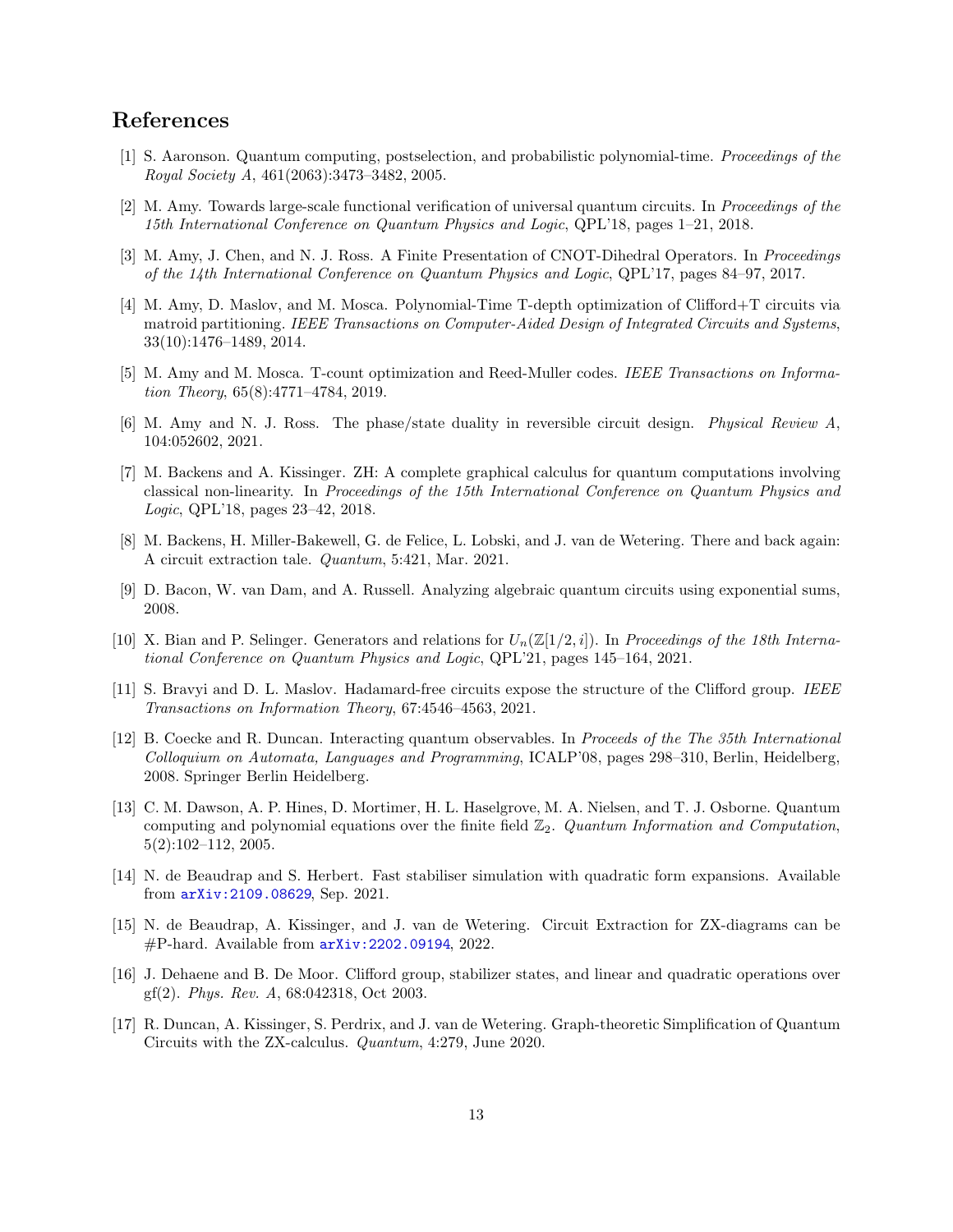- <span id="page-13-13"></span><span id="page-13-7"></span>[18] A. Kissinger and J. van de Wetering. Reducing the number of non-clifford gates in quantum circuits. Phys. Rev. A, 102:022406, Aug 2020.
- <span id="page-13-8"></span>[19] D. E. Koh, M. D. Penney, and R. W. Spekkens. Computing quopit Clifford circuit amplitudes by the sum-over-paths technique. Quantum Information and Computation, 17(13&14):1081–1095, 2017.
- [20] L. Lemonnier, J. van de Wetering, and A. Kissinger. Hypergraph simplification: Linking the path-sum approach to the ZH-calculus. In Proceedings of the 17th International Conference on Quantum Physics and Logic, QPL'20, 2020.
- <span id="page-13-2"></span><span id="page-13-1"></span>[21] S. M. Li, N. J. Ross, and P. Selinger. Generators and relations for the group  $O_n(\mathbb{Z}[1/2])$ . In Proceedings of the 18th International Conference on Quantum Physics and Logic, QPL'21, pages 210–264, 2021.
- [22] J. Makary, N. J. Ross, and P. Selinger. Generators and relations for real stabilizer operators. In Proceedings of the 18th International Conference on Quantum Physics and Logic, QPL'21, pages 14–36, 2021.
- <span id="page-13-6"></span><span id="page-13-3"></span>[23] D. L. Maslov and M. Roetteler. Shorter stabilizer circuits via Bruhat decomposition and quantum circuit transformations. IEEE Transactions on Information Theory, 64:4729–4738, 2018.
- <span id="page-13-12"></span>[24] A. Montanaro. Quantum circuits and low-degree polynomials over  $\mathbb{F}_2$ . Journal of Physics A: Mathematical and Theoretical, 50(8):084002, 2017.
- [25] Y. Nam, N. J. Ross, Y. Su, A. M. Childs, and D. Maslov. Automated Optimization of Large Quantum Circuits with Continuous Parameters. npj Quantum Information, 4(1):23, 2018.
- <span id="page-13-10"></span>[26] M. V. d. Nest. Classical simulation of quantum computation,the gottesman-knill theorem, and slightly beyond. Quantum Information and Computation, 10(3&4):0258–0271, 2010.
- <span id="page-13-5"></span><span id="page-13-0"></span>[27] T. Rudolph. Simple encoding of a quantum circuit amplitude as a matrix permanent. Physical Review A, 80:054302, Nov 2009.
- [28] P. Selinger. Generators and relations for n-qubit Clifford operators. Logical Methods in Computer Science, Volume 11, Issue 2, 2015.
- <span id="page-13-9"></span>[29] G. S. Tseitin. On the complexity of derivation in propositional calculus. In Automation of reasoning, pages 466–483. Springer, 1983.
- <span id="page-13-14"></span><span id="page-13-4"></span>[30] J. van de Wetering, 2021. Private communication.
- [31] R. Vilmart. The Structure of Sum-Over-Paths, its Consequences, and Completeness for Clifford. In Foundations of Software Science and Computation Structures, volume 12650 of FoSSaCS'21, pages 531–550, Luxembourg, Luxembourg, 2021.

# <span id="page-13-11"></span>A Finding generalized permutations

In this appendix we detail our method for finding a generalized permutation in step 2.(a) of [Algorithm 2.](#page-9-0)

Compared to Clifford operators, simplification via [Proposition 2.9](#page-3-4) may not always leave the path sum in a reducible state. For instance, the path sum expression below, corresponding to a unitary transformation, is fully reduced with respect to Equations  $(2)$ ,  $(3)$  and  $(4)$ :

$$
\frac{1}{\sqrt{2^2}}\sum_{y_1,y_2} i^{x_2y_1-x_2y_2}(-1)^{x_1y_1+x_1y_2+x_2y_1y_2}|y_1\rangle\,|y_2\rangle
$$

However, neither  $y_1$  nor  $y_2$  are reducible due to the quadratic terms  $x_2y_1$  and  $x_2y_2$  in the exponent of i. At the moment, it is unclear how to proceed symbolically to find a generalized permutation that will make either path variable reducible in the above expression.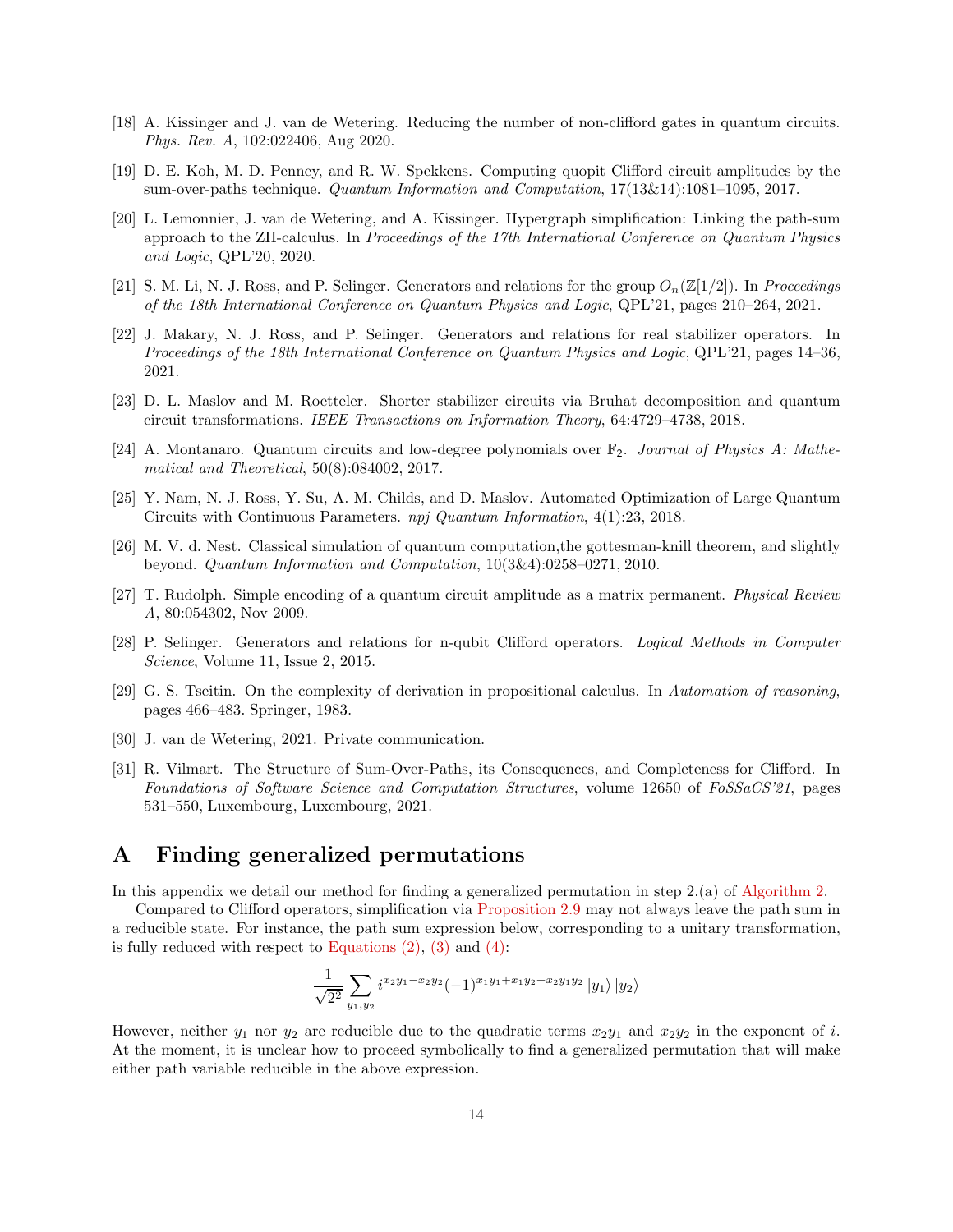Our heuristic method of producing a generalized permutation proceeds in increasingly costly circuit stages in an attempt to synthesize as efficient circuits as possible. Rather than attempt to synthesize a distinct generalized permutation for every path variable  $y$  as described in [Algorithm 2,](#page-9-0) we first apply a sequence of simplification stages generically to both reduce the redundant synthesis work, and produce simpler circuits in practice. The sequence of stages is given in [Algorithm 3,](#page-14-0) and the individual synthesis steps are described in detail below.

<span id="page-14-0"></span>

| Algorithm 3 Generalized permutation synthesis heuristic                                |  |
|----------------------------------------------------------------------------------------|--|
| 1. Apply affine simplifications to the output state $ f(\vec{x}, \vec{y})\rangle$      |  |
| 2. Apply non-linear simplifications to the phase $e^{2\pi i P(\vec{x}, \vec{y})}$      |  |
| 3. Apply non-linear simplifications to the output state $ f'(\vec{x}, \vec{y})\rangle$ |  |

- 4. Apply non-linear simplifications to the phase  $e^{2\pi i P'(\vec{x}, \vec{y})}$
- 5. If no path variable is reducible, attempt degree reduction on each variable

**Affine simplifications** As X and CNOT gates are relatively inexpensive, the first stage of our generalize permutation synthesis attempts to simplify the output  $|f(\vec{x}, \vec{y})\rangle$  of the path sum as much as possible using only these affine transformations. In order to reduce the number of high-degree terms, which would otherwise require expensive multiply-controlled Toffoli gates, we perform affine simplifications on a linearization of f. Specifically, we write each  $f_i(\vec{x}, \vec{y})$  as a sparse vector  $\vec{u_i} \in \mathbb{Z}_2^{2^{n+k}}$  using reverse lexociographic order for the encoding of monomials, then set  $A = [u_1 u_2 ... u_n]^T$  and use Gaussian elimination to compute a sequence of CNOT gates reducing A to echelon form. The example below illustrates our method.

**Example A.1.** Consider the path sum  $|x_1\rangle |x_2\rangle |x_3 \oplus x_1x_2\rangle |x_4 \oplus x_1x_2\rangle$ . This could naturally by synthesized using two non-linear Toffolis to eliminate the  $x_1x_2$  terms from the third and forth qubits. The resulting circuit is shown below:



Alternatively, we can write the output as a (sparse) linear system over all monomials in  $x_1, x_2, x_3, x_4$  as shown below:

|                     | $x_1x_2$ | $x_4$      | $x_3$ | $x_2$ | $x_1$ |
|---------------------|----------|------------|-------|-------|-------|
| $x_1$               |          |            |       |       |       |
| x <sub>2</sub>      |          | 0          | 0     |       |       |
| $x_3 \oplus x_1x_2$ |          | $^{\circ}$ |       |       |       |
| $x_4 \oplus x_1x_2$ |          |            | 0     |       |       |

We use reverse lexicographic order so that reduction to echelon form will prioritize the number of high degree terms. Reducing this to echelon form results in a single CNOT gate and reduces the state to  $|x_1\rangle |x_2\rangle |x_3 \oplus x_1x_2\rangle |x_4 \oplus x_3\rangle$ . Synthesizing this remaining transformation gives the overall circuit

| $x_1$            | $x_1$               |
|------------------|---------------------|
| $x_2$            | Xэ                  |
| $x_3$            | $x_3 \oplus x_1x_2$ |
| $\boldsymbol{x}$ | $x_4 \oplus x_1x_2$ |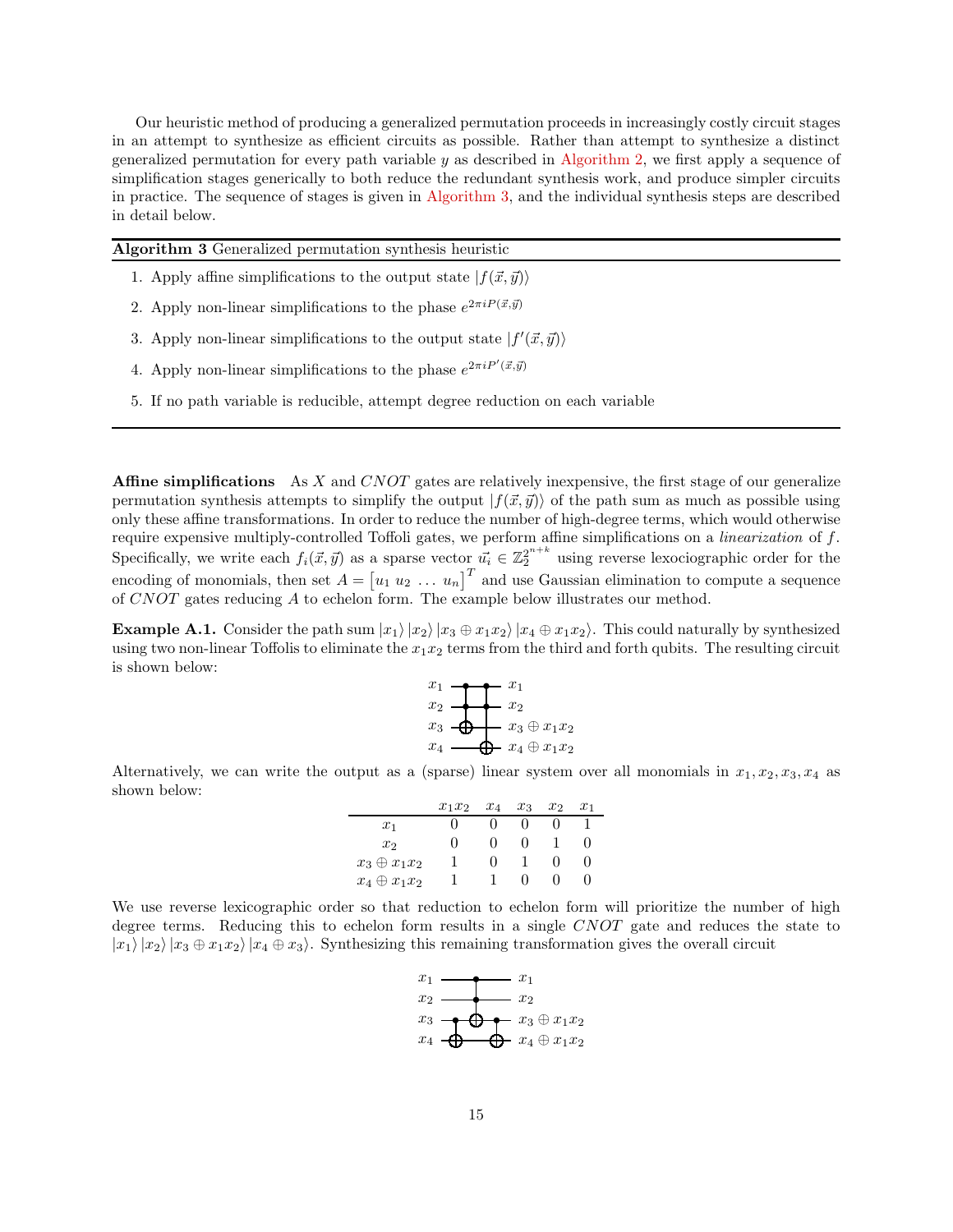**Phase simplifications** To reduce and simplify the number of terms in the phase  $e^{2\pi i P(\vec{x}, \vec{y})}$  of a path sum controlled  $R_Z$  gates with continuous parameters are used. In particular, given an *n*-dimensional path sum  $e^{2\pi i\theta \prod_i x_i} \ket{\vec{x}}$ , we can reduce the phase term by applying a  $\Lambda_n(R_Z(-\theta))$  gate, since

$$
\Lambda_n(R_Z(-\theta)) : e^{2\pi i\theta \prod_i x_i} |\vec{x}\rangle \mapsto |\vec{x}\rangle.
$$

As the output of the path sum is in some state  $|f(\vec{x}, \vec{y})\rangle$ , to apply the above rule we first need to apply a *change* of frame by setting  $f_i(\vec{x}, \vec{y}) = z_i$  and writing the phase polynomial  $P(\vec{x}, \vec{y})$  as  $P'(\vec{x}, \vec{y}, \vec{z})$ . This is achieved by, for each  $f_i$ , letting l be the largest (non-zero) degree term of  $f_i$  and substituting  $l \leftarrow z_i \oplus l \oplus f_i(\vec{x}, \vec{y})$  in the path sum.

**Example A.2.** Consider the irreducible path sum  $\frac{1}{\sqrt{2}}$  $\sum_{2} \sum_{y_1} \omega^{-x_1} i^{x_1 y_1 - x_2 y_1} (-1)^{x_1 x_2 y_1} |x_1 \oplus x_2\rangle |y_1\rangle$ . Substituting  $[x_2 \leftarrow z_1 \oplus x_1, y_1 \leftarrow z_2]$  gives the re-framed path sum

$$
\omega^{-x_1}i^{-z_1z_2}(-1)^{x_1z_2}\left|z_1\right\rangle\left|z_2\right\rangle.
$$

Applying a controlled S gate to eliminate the term  $i^{-z_1z_2}$  and rolling back the substitutions gives

$$
\omega^{-x_1}(-1)^{x_1y_1}\ket{x_1\oplus x_2}\ket{y_1}.
$$

The variable  $y_1$  is now reducible, so we can finish synthesis by applying a Hadamard to the second qubit, then synthesizing the final generalized permutation  $|x_1x_2\rangle \mapsto \omega^{-x_1}|x_1 \oplus x_2\rangle |x_1\rangle$ . The resulting circuit is given below:

$$
\begin{array}{c}\n x_1 \\
 x_2\n\end{array}\n\begin{array}{c}\n\bigvee \\
\hline\n\end{array}\n\begin{array}{c}\n\bigvee \\
\hline\n\end{array}\n\begin{array}{c}\n\bigvee \\
\hline\n\end{array}\n\begin{array}{c}\nH \\
\hline\n\end{array}\n\begin{array}{c}\nS^{\dagger} \\
\hline\n\end{array}\n\end{array}\n\begin{array}{c}\n\end{array}\n\begin{array}{c}\n\end{array}\n\begin{array}{c}\n\end{array}\n\end{array}
$$

In our implementation, we apply phase simplifications both before and after non-linear simplifications in the state. This is so that we can effectively utilize high degree terms in the state to simplify high degree terms in the phase with phase gates on fewer qubits. The following example illustrates this effect.

**Example A.3.** Consider the path sum  $\omega^{x_3+x_1x_2}i^{-x_1x_2x_3}|x_1\rangle|x_2\rangle|x_3\oplus x_1x_2\rangle$ . Eliminating the  $x_1x_2$  term in qubit 3 before simplifying the phase results in the following circuit:

$$
x_1
$$
\n
$$
x_2
$$
\n
$$
T
$$
\n
$$
x_3
$$
\n
$$
T
$$
\n
$$
S^{\dagger}
$$
\n
$$
x_1
$$
\n
$$
x_2
$$
\n
$$
x_3 \oplus x_1 x_2
$$

However, by re-framing the sum with the substitution  $[x_1 \leftarrow z_1, x_2 \leftarrow z_2, z_1z_2 \leftarrow z_3 \oplus x_3]$  we find

$$
\omega^{x_3+x_1x_2}i^{-x_1x_2x_3}\ket{x_1}\ket{x_2}\ket{x_3\oplus x_1x_2}\equiv \omega^{z_3}\ket{z_1}\ket{z_2}\ket{z_3}
$$

which can now be simplified with a single  $T$  gate. Note that the substitution is applied left to right, rather than as a simultaneous substitution. The resulting circuit is shown below:



The final substitution  $z_1z_2 \leftarrow z_3 \oplus x_3$  may seem counter-intuitive, as we could instead substitute  $x_3 \leftarrow$  $z_3 \oplus z_1 z_2$ . We choose a monomial of maximal degree to substitute in order to avoid inadvertently increasing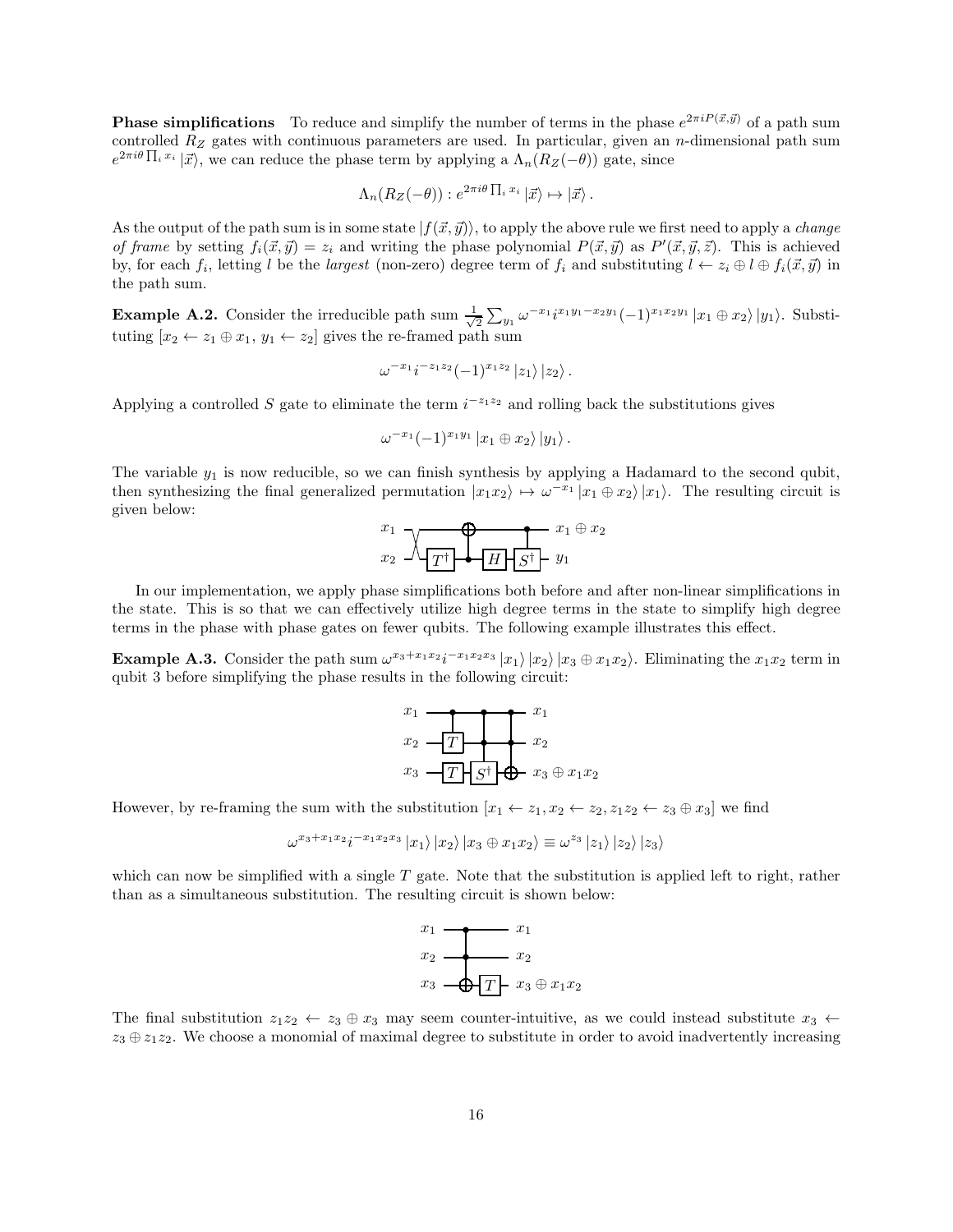the degreee of the phase polynomial. For instance, if the initial path sum was instead  $\omega^{x_3} |x_1\rangle |x_2\rangle |x_3 \oplus x_1x_2\rangle$ , substituting  $x_3 \leftarrow z_3 \oplus z_1 z_2$  results in a re-framed sum of  $\omega^{z_3+z_1z_2}i^{-z_1z_2z_3} |z_1\rangle |z_2\rangle |z_3\rangle$  and the final circuit

$$
\begin{array}{c}\nx_1 \\
x_2 \\
\hline\nT \\
x_3\n\end{array}\n\qquad\n\begin{array}{c}\nx_1 \\
\hline\nT \\
\hline\nS^{\dagger} \\
x_3\n\end{array}\n\qquad\n\begin{array}{c}\nx_1 \\
x_2 \\
\hline\n\end{array}
$$

By substituting the highest degree monomial instead, we avoid this issue and synthesize the simpler circuit placing the  $T$  gate to the left of the Toffoli.

Non-linear simplifications The non-linear simplification step of our synthesis algorithm reduces the number of non-linear terms in the output  $|f(\vec{x}, \vec{y})\rangle$  by applying multiply-controlled Toffoli gates  $\Lambda_k(X)$  via the rule

$$
\Lambda_k(X): |\vec{x}\rangle |f \oplus \prod_i x_i\rangle \mapsto |\vec{x}\rangle |f\rangle.
$$

Our method for non-linear simplifications uses a naïve heuristic whereby a set of variables

$$
V = \{ v \mid f_i(\vec{x}, \vec{y}) = v \text{ for some } i \}
$$

is computed. Any term in  $f(\vec{x}, \vec{y})$  which is a product of variables contained in V is then eliminated with an appropriately controlled Toffoli gate.

This method is far from optimal, and in particular misses cases which can be factorized as a cascade of Toffoli gates. While better reversible synthesis methods exist, the lack of a known permutation to synthesize a priori in our case makes it difficult to apply such methods directly. An interesting avenue for future work would be to re-synthesize the permutation discovered through this process of simplification using state-ofthe-art methods.

Degree reduction In many cases, the simplifications previously described fail to leave some path variable in a reducible position. When this happens, our last resort is to fall back to an exponential time procedure we call *degree reduction*. The idea of is to reduce the degree of the (non-Boolean) parts of a phase polynomial restricted to a particular variable, as these terms serve as roadblocks for reduction. This can in some cases be accomplished by applying variable substitutions in such a way as to cancel out terms involving a particular variable.

To illustrate degree reduction, recall the irreducible path sum expression from the beginning of this section,

$$
\frac{1}{\sqrt{2^2}}\sum_{y_1,y_2} i^{x_2y_1-x_2y_2}(-1)^{x_1y_1+x_1y_2+x_2y_1y_2}|y_1\rangle\,|y_2\rangle
$$

The exponent of i cannot be directly reduced via simple phase simplifications, as both terms depend on  $x_2$ . However, we can *indirectly* eliminate one of these terms by applying [Equation \(5\),](#page-3-3) substituting  $y_1$  with  $y_1 \oplus y_2$ :

$$
\frac{1}{\sqrt{2^2}} \sum_{y_1, y_2} i^{x_2 y_1 - x_2 y_2} (-1)^{x_1 y_1 + x_1 y_2 + x_2 y_1 y_2} |y_1\rangle |y_2\rangle
$$
\n
$$
= \frac{1}{\sqrt{2^2}} \sum_{y_1, y_2} i^{x_2 (y_1 \oplus y_2) - x_2 y_2} (-1)^{x_1 (y_1 \oplus y_2) + x_1 y_2 + x_2 (y_1 \oplus y_2) y_2} |y_1 \oplus y_2\rangle |y_2\rangle \qquad \text{by Equation (5)}
$$
\n
$$
= \frac{1}{\sqrt{2^2}} \sum_{y_1, y_2} i^{x_2 y_1} (-1)^{x_1 y_1 + x_2 y_2} |y_1 \oplus y_2\rangle |y_2\rangle
$$